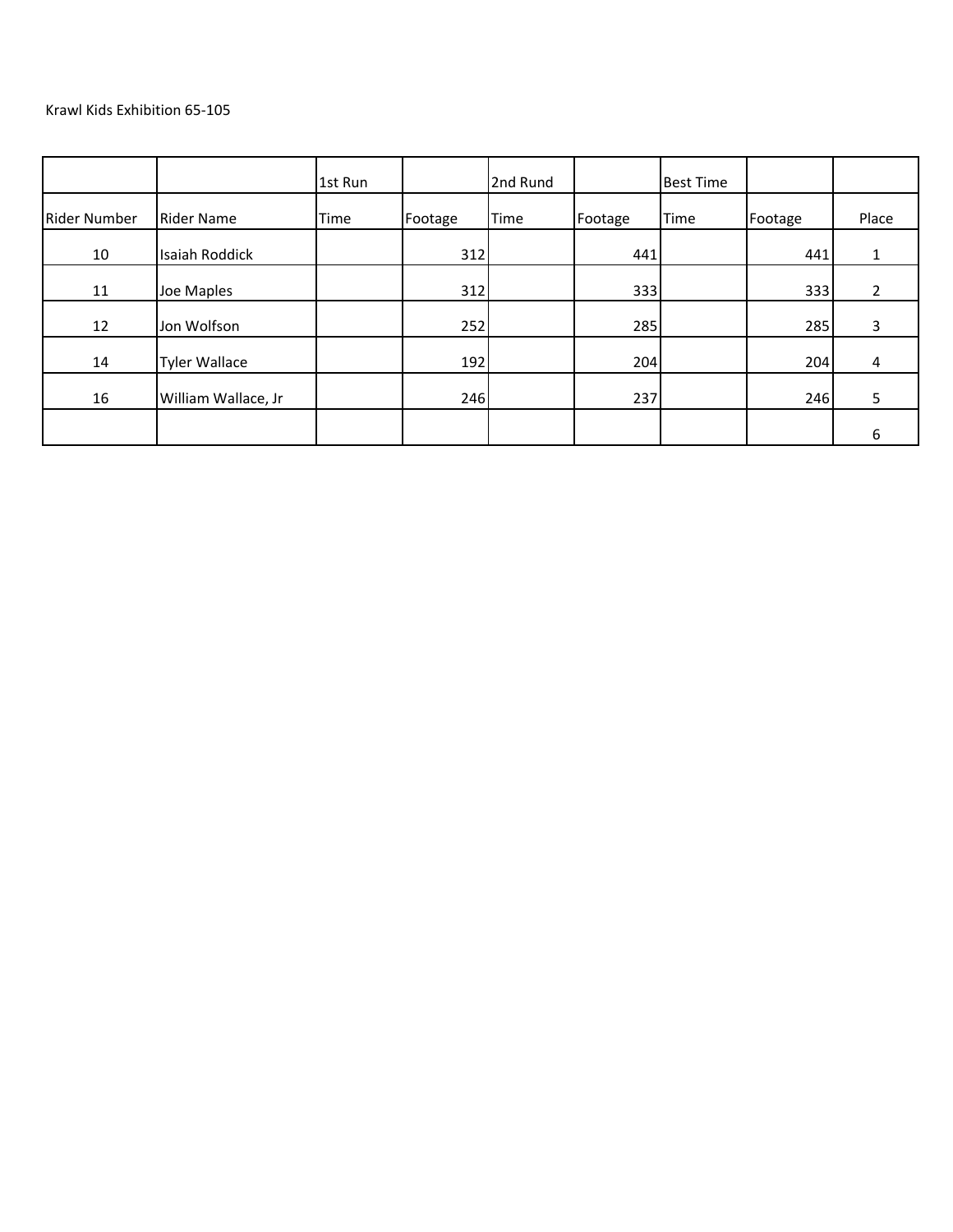|                |                      |             |         | 2nd Run     |         | <b>Best Run</b> |         |                |
|----------------|----------------------|-------------|---------|-------------|---------|-----------------|---------|----------------|
| Rider Number   | <b>Rider Name</b>    | <b>Time</b> | Footage | <b>Time</b> | Footage | Time            | Footage | Place          |
| 18             | Samantha Curtain     | 12.228      |         | 12.244      |         | 12.228          |         | $\mathbf{1}$   |
| 10             | Natalie Saylor       | 13.424      |         |             | 564     | 13.424          |         | $\overline{2}$ |
| 16             | Naomi Narvaez        | 15.583      |         | 13.509      |         | 13.509          |         | $\overline{3}$ |
| 8              | Jolita Nava          | 16.304      |         | 13.793      |         | 13.793          |         | 4              |
| 12             | Janelle Byrkit       | 21.02       |         | 14.286      |         | 14.286          |         | 5              |
| $\overline{3}$ | Alisha Narvaez       | 16.879      |         | 14.546      |         | 14.546          |         | 6              |
| 14             | Shana Narvaez        |             | 393     | 19.625      |         | 19.625          |         | $\overline{7}$ |
| 25             | Hanna Sandahl        | 20.701      |         |             | 444     | 20.701          |         | 8              |
| 23             | Callie Jo Warford    | 29.465      |         | 23.448      |         | 23.448          |         | 9              |
| 11             | Hannah Gnutzman      |             | 273     |             | 336     |                 | 336     | 10             |
| 24             | <b>Emily Sandahl</b> |             | 399     |             | 387     |                 | 387     | 11             |
| 17             | Jo Warford           |             |         |             |         |                 |         |                |
| 21             | Nikki Lee Warford    |             |         |             |         |                 |         |                |
| 26             | Reggie Stanley       |             |         |             |         |                 |         |                |
|                |                      |             |         |             |         |                 |         |                |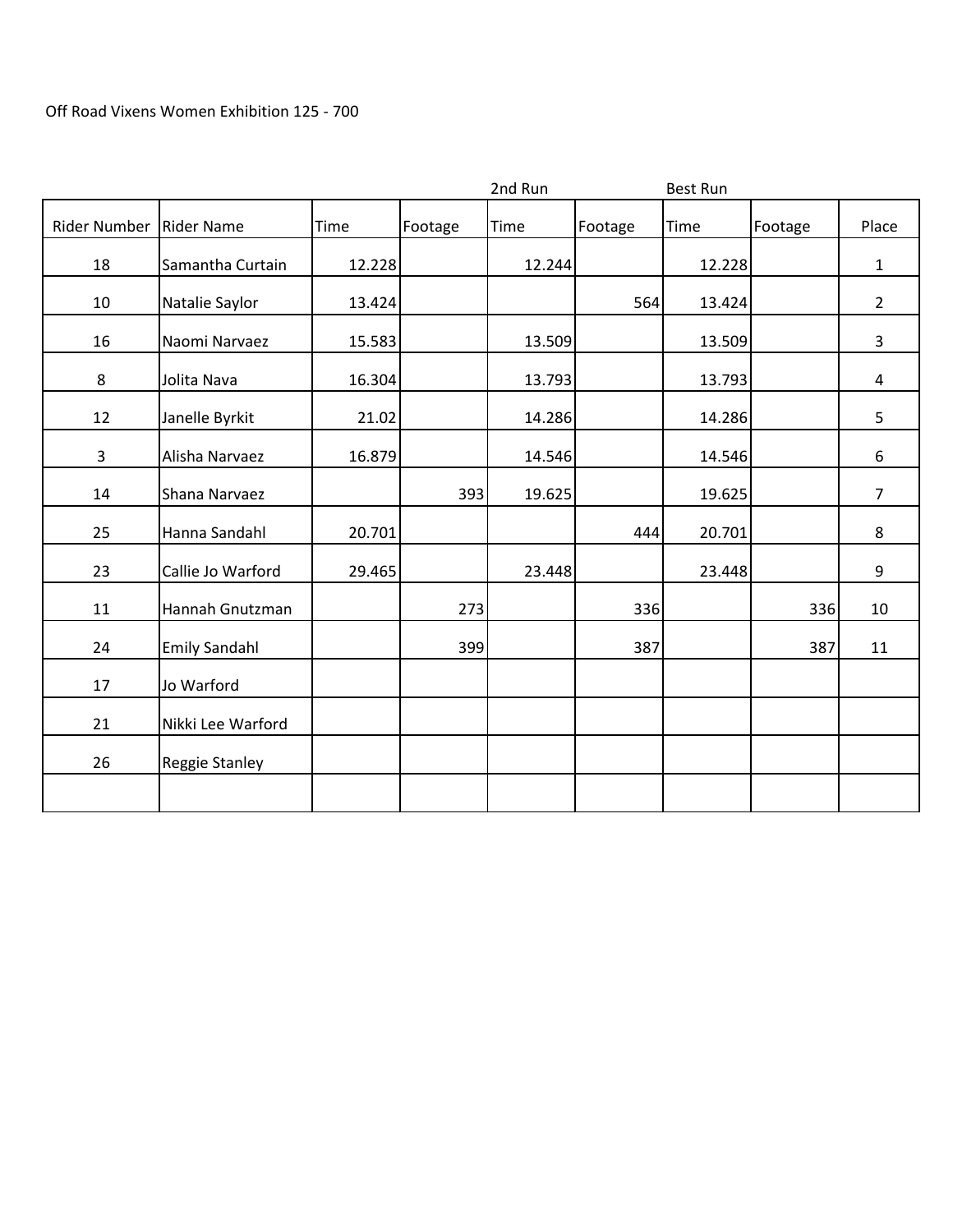|         |                   |               |                          | 1st Run |         | 2nd Run |         | <b>Best Run</b> |         |                         |
|---------|-------------------|---------------|--------------------------|---------|---------|---------|---------|-----------------|---------|-------------------------|
| Running |                   |               |                          |         |         |         |         |                 |         |                         |
| Order   | <b>First Name</b> | Last Name     | Class                    | Time    | Footage | Time    | Footage | Time            | Footage | Place                   |
|         | 15 Petey          | Krunich       | <b>Skullcandy Trophy</b> | 15.395  |         | 18.986  |         | 15.395          |         | $\mathbf{1}$            |
|         | 6 Sammy           | Hummel        | <b>Skullcandy Trophy</b> | 21.368  |         | 15.766  |         | 15.766          |         | $\overline{2}$          |
|         | 14 Robert         | VladyKa       | <b>Skullcandy Trophy</b> | 16.85   |         | 19.718  |         | 16.85           |         | $\overline{\mathbf{3}}$ |
|         | 16 Shane          | Speed         | <b>Skullcandy Trophy</b> | 17.497  |         | 16.904  |         | 16.904          |         | $\vert 4 \vert$         |
| ##      | Chad              | Nelson        | <b>Skullcandy Trophy</b> | 17.281  |         |         | 0.279   | 17.281          |         | 5                       |
| ##      | Kenny             | Sandahl       | <b>Skullcandy Trophy</b> |         | OB-513  | 17.335  |         | 17.335          |         | $\boldsymbol{6}$        |
|         | 13 Mike           | Norton        | <b>Skullcandy Trophy</b> |         | OB-516  | 17.741  |         | 17.741          |         | 7                       |
|         | 8 Tyler           | Zahn          | <b>Skullcandy Trophy</b> | 24.972  |         | 19.171  |         | 19.171          |         | $\bf 8$                 |
|         | 10 Ryan           | <b>Byrkit</b> | <b>Skullcandy Trophy</b> |         | 0.513   | 20.317  |         | 20.317          |         | 9                       |
|         | $18$ DJ           | Gainous       | <b>Skullcandy Trophy</b> |         | OB-432  | 20.812  |         | 20.812          |         | 10                      |
|         | 3 Kray            | Roland        | <b>Skullcandy Trophy</b> | 22.967  |         | 21.08   |         | 21.08           |         | 11                      |
|         | 9 Kelly           | Slick         | <b>Skullcandy Trophy</b> | 23.287  |         | 23.737  |         | 23.287          |         | 12                      |
|         | 11 William        | Wallace       | <b>Skullcandy Trophy</b> |         | 0.63    |         | OB-513  | 0.63            |         | 13                      |
|         | 31 Justin         | Nelson        | <b>Skullcandy Trophy</b> |         | 0.249   |         | 0.258   | 0.258           |         | 14                      |
|         | 35 David          | Laver         | <b>Skullcandy Trophy</b> |         | 0.297   |         | 0.393   | 0.393           |         | 15                      |
|         | 7 Lou             | Narvaez       | <b>Skullcandy Trophy</b> |         | 0.432   |         | 0.289   | 0.432           |         | 16                      |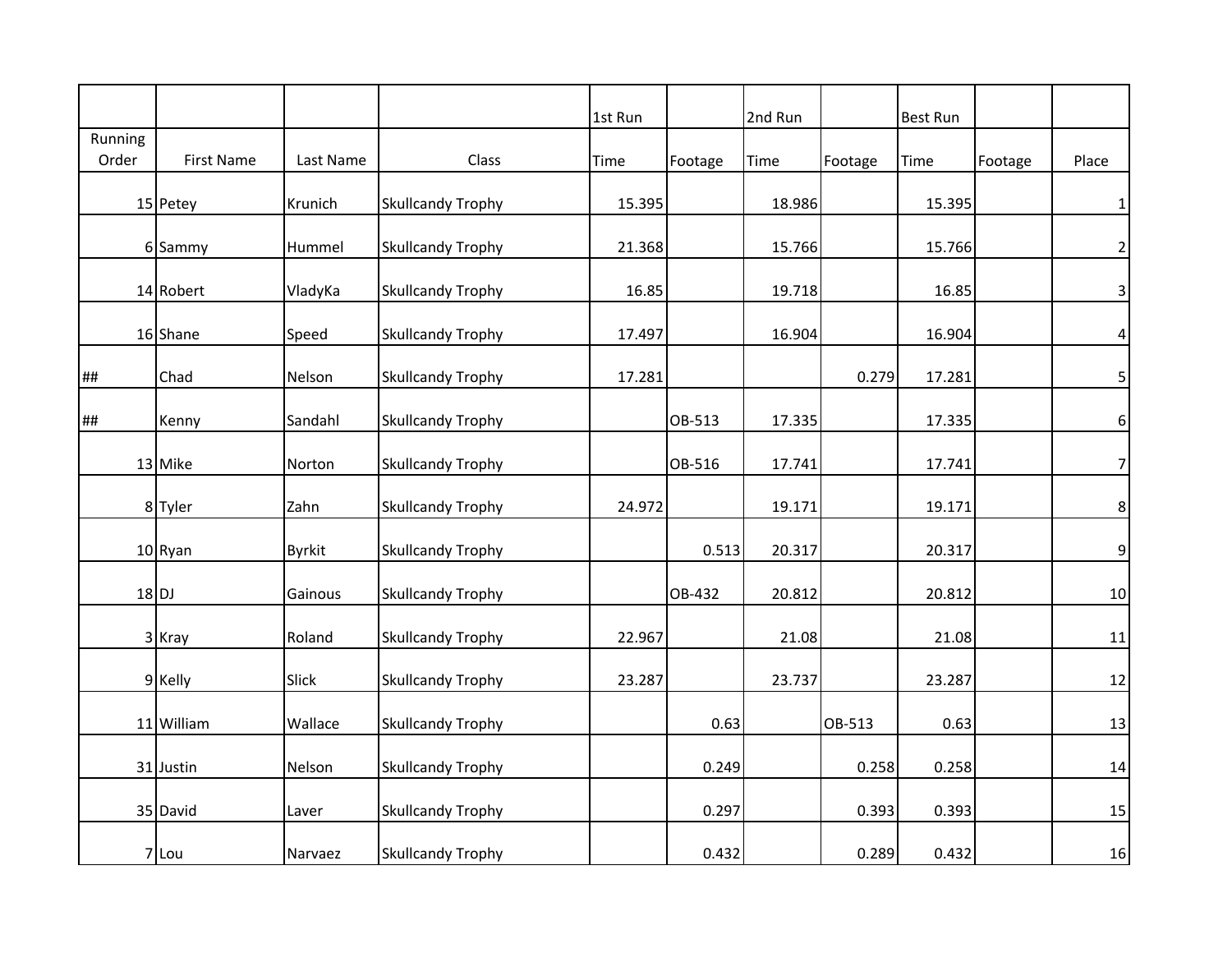|         |                   |               |                         | 1st Run |         | 2nd Run |         | <b>Best Run</b> |         |                 |
|---------|-------------------|---------------|-------------------------|---------|---------|---------|---------|-----------------|---------|-----------------|
| Running |                   |               |                         |         |         |         |         |                 |         |                 |
| Order   | <b>First Name</b> | Last Name     | Class                   | Time    | Footage | Time    | Footage | Time            | Footage | Place           |
|         |                   |               |                         |         |         |         |         |                 |         |                 |
|         | 21 Robert         | VladyKa       | <b>Works Connection</b> |         | 513     | 18.52   |         | 18.52           |         | 1               |
|         | 9 Tyler           | Zahn          | <b>Works Connection</b> |         | 387     | 18.699  |         | 18.699          |         | $\overline{2}$  |
|         | 16 Brian          | Erspamer      | <b>Works Connection</b> | 21.377  |         |         | 411     | 21.377          |         | $\vert$ 3       |
|         | 4 Scott           | Morey         | <b>Works Connection</b> | 21.87   |         | 21.522  |         | 21.522          |         | $\vert 4 \vert$ |
|         | 7 Bailey          | Dillard       | <b>Works Connection</b> | 22.91   |         |         | 327     | 22.91           |         | $\mathsf{5}$    |
|         | 17 Scott          | Peterson      | <b>Works Connection</b> | 30.448  |         | 25.68   |         | 25.68           |         | $6 \mid$        |
|         | 1 Brandon         | Anderson      | <b>Works Connection</b> | 26.607  |         | 29.752  |         | 26.607          |         | 7               |
|         | 20 Zachary        | Morrow        | <b>Works Connection</b> |         | 570     |         | 315     | 570             |         | $\bf 8$         |
|         | 19 Daniel         | Spray         | <b>Works Connection</b> |         | 558     |         | 447     | 558             |         | $\overline{9}$  |
|         | 3 David           | Mifsud        | <b>Works Connection</b> |         | 420     |         | 534     | 534             |         | 10              |
|         | 30 Tyler          | Gnutzman      | <b>Works Connection</b> |         | 423     |         | 513     | 513             |         | 11              |
|         | 11 David          | Laver         | <b>Works Connection</b> |         | 366     |         | 471     | 471             |         | 12              |
|         | 8 Jacob           | Bothelho      | <b>Works Connection</b> |         | 447     |         | 309     | 447             |         | 13              |
|         | 2 Anthony         | <b>Steely</b> | <b>Works Connection</b> |         | 366     |         | 425     | 425             |         | 14              |
|         | 31 Ryan           | <b>Byrkit</b> | <b>Works Connection</b> |         | 408     |         | 276     | 408             |         | 15              |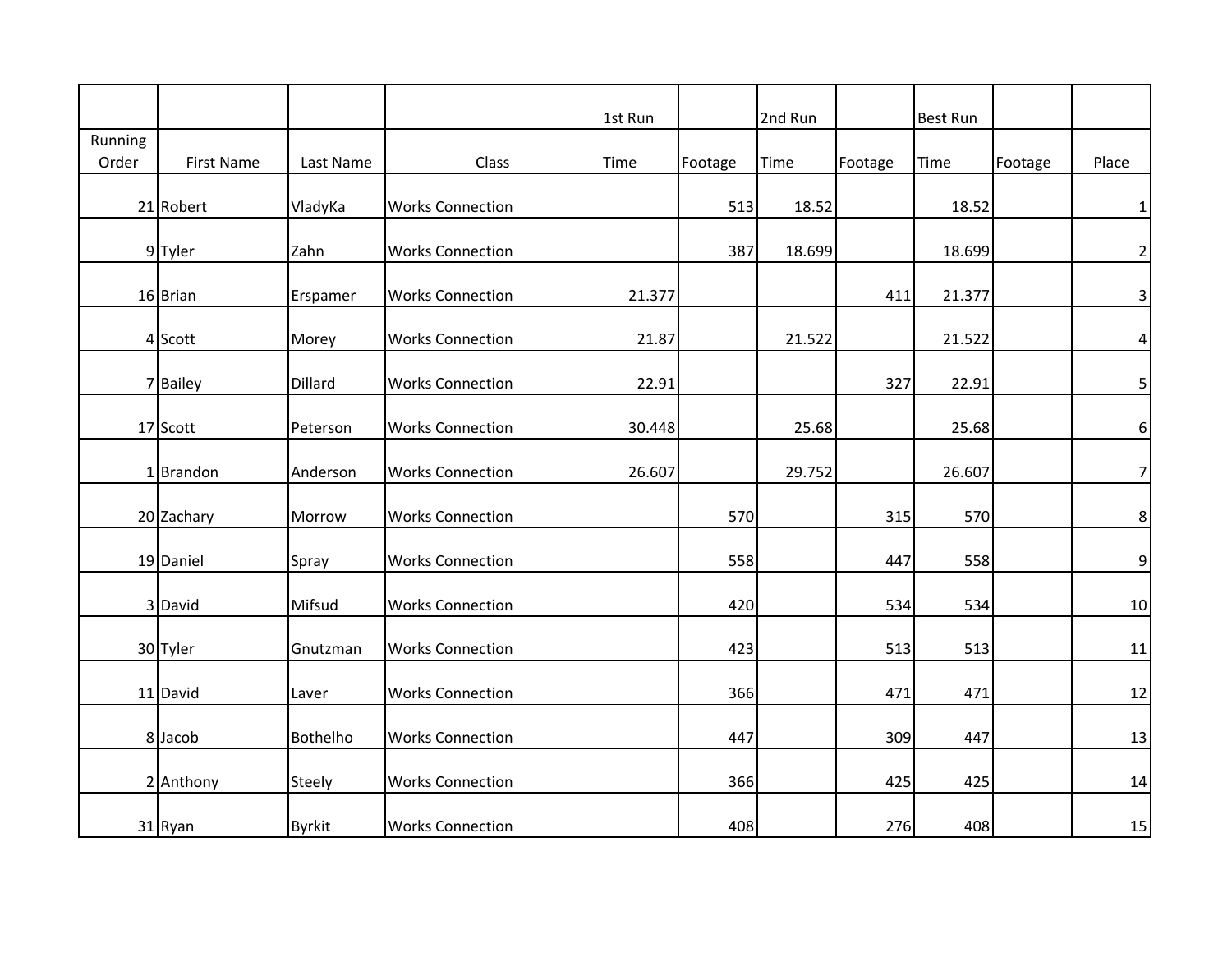|         |              |           |                         | 1st Run     |         | 2nd Run     |         | <b>Best Run</b> |         |       |
|---------|--------------|-----------|-------------------------|-------------|---------|-------------|---------|-----------------|---------|-------|
| Running |              |           |                         |             |         |             |         |                 |         |       |
| Order   | First Name   | Last Name | Class                   | <b>Time</b> | Footage | <b>Time</b> | Footage | Time            | Footage | Place |
|         |              |           |                         |             |         |             |         |                 |         |       |
|         | 24 Phillip   | Allen     | <b>Works Connection</b> |             | 396     |             | 363     | 396             |         | 16    |
|         |              |           |                         |             |         |             |         |                 |         |       |
|         | 14 Andrew    | Mifsud    | <b>Works Connection</b> |             | 246     |             | 387     | 387             |         | 17    |
|         |              |           |                         |             |         |             |         |                 |         |       |
|         | 10 Callie Jo | Warford   | <b>Works Connection</b> |             | 378     |             | 288     | 378             |         | 18    |
|         |              |           |                         |             |         |             |         |                 |         |       |
|         | 15 Bryan     | Kehl      | <b>Works Connection</b> |             | 195     |             | 365     | 365             |         | 19    |
|         |              |           |                         |             |         |             |         |                 |         |       |
|         | 12 Kaleh     | Dominguez | <b>Works Connection</b> |             | 282     |             | 231     | 282             |         | 20    |
|         |              |           |                         |             |         |             |         |                 |         |       |
|         | 6 Michael    | Kehl      | <b>Works Connection</b> |             | 249     |             | 261     | 261             |         | 21    |
|         |              |           |                         |             |         |             |         |                 |         |       |
|         | 22 Natalie   | Saylor    | <b>Works Connection</b> |             | 225     |             | 261     | 261             |         | 22    |
|         |              |           |                         |             |         |             |         |                 |         |       |
|         | 13 Jermey    | Soiland   | <b>Works Connection</b> |             | 237     |             | 246     | 246             |         | 23    |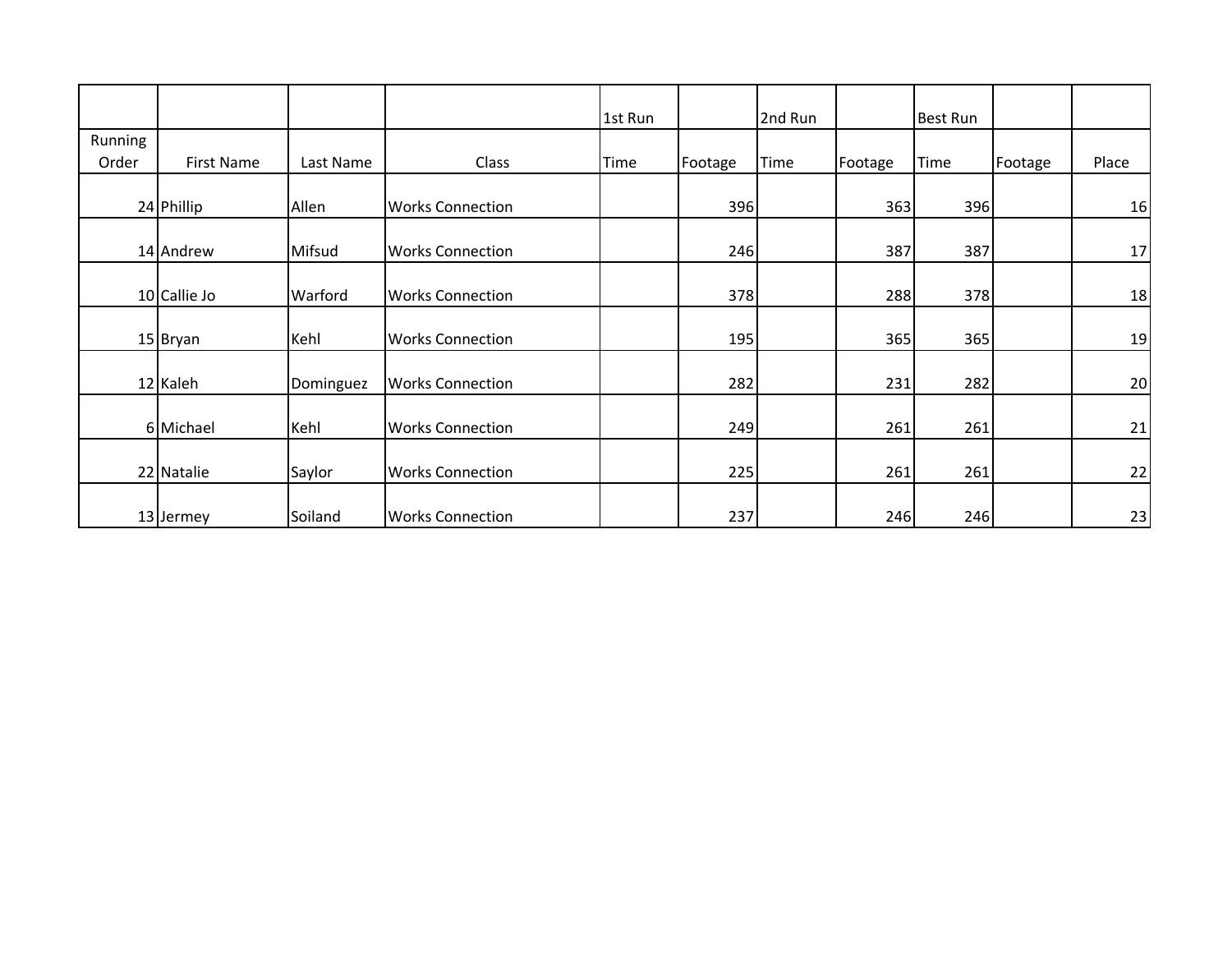|         |                   |               |                   | 1st Run |         | 2nd Run     |         | <b>Best Run</b> |         |                |
|---------|-------------------|---------------|-------------------|---------|---------|-------------|---------|-----------------|---------|----------------|
| Running |                   |               |                   |         |         |             |         |                 |         |                |
| Order   | <b>First Name</b> | Last Name     | Class             | Time    | Footage | <b>Time</b> | Footage | Time            | Footage | Place          |
|         |                   |               |                   |         |         |             |         |                 |         |                |
|         | 8 Bailey          | Dillard       | Extended: 0-250cc |         | 441     |             | 480     |                 | 480     | $1\vert$       |
|         |                   |               |                   |         |         |             |         |                 |         |                |
|         | 16 Jacob          | Bothelho      | Extended: 0-250cc |         | 453     |             | 459     |                 | 459     | 2              |
|         | 12 Devin          | Funaro        | Extended: 0-250cc |         | 327     |             | 360     |                 | 360     | 3              |
|         |                   |               |                   |         |         |             |         |                 |         |                |
|         | 13 Dominic        | Tsukerman     | Extended: 0-250cc |         | 324     |             | 357     |                 | 357     | $\overline{4}$ |
|         | 14 Andrew         | Cumpian       | Extended: 0-250cc |         | 324     |             | 285     |                 | 324     | $\mathsf{5}$   |
|         | 10 Isaiah         | Roddick       | Extended: 0-250cc |         | 321     |             | 249     |                 | 321     | $6 \mid$       |
|         | $11$ Joe          | <b>Maples</b> | Extended: 0-250cc |         | 321     |             | 321     |                 | 321     | 7              |
|         | 7 Mike            | Tsukerman     | Extended: 0-250cc |         | 276     |             | 210     |                 | 276     | 8 <sup>1</sup> |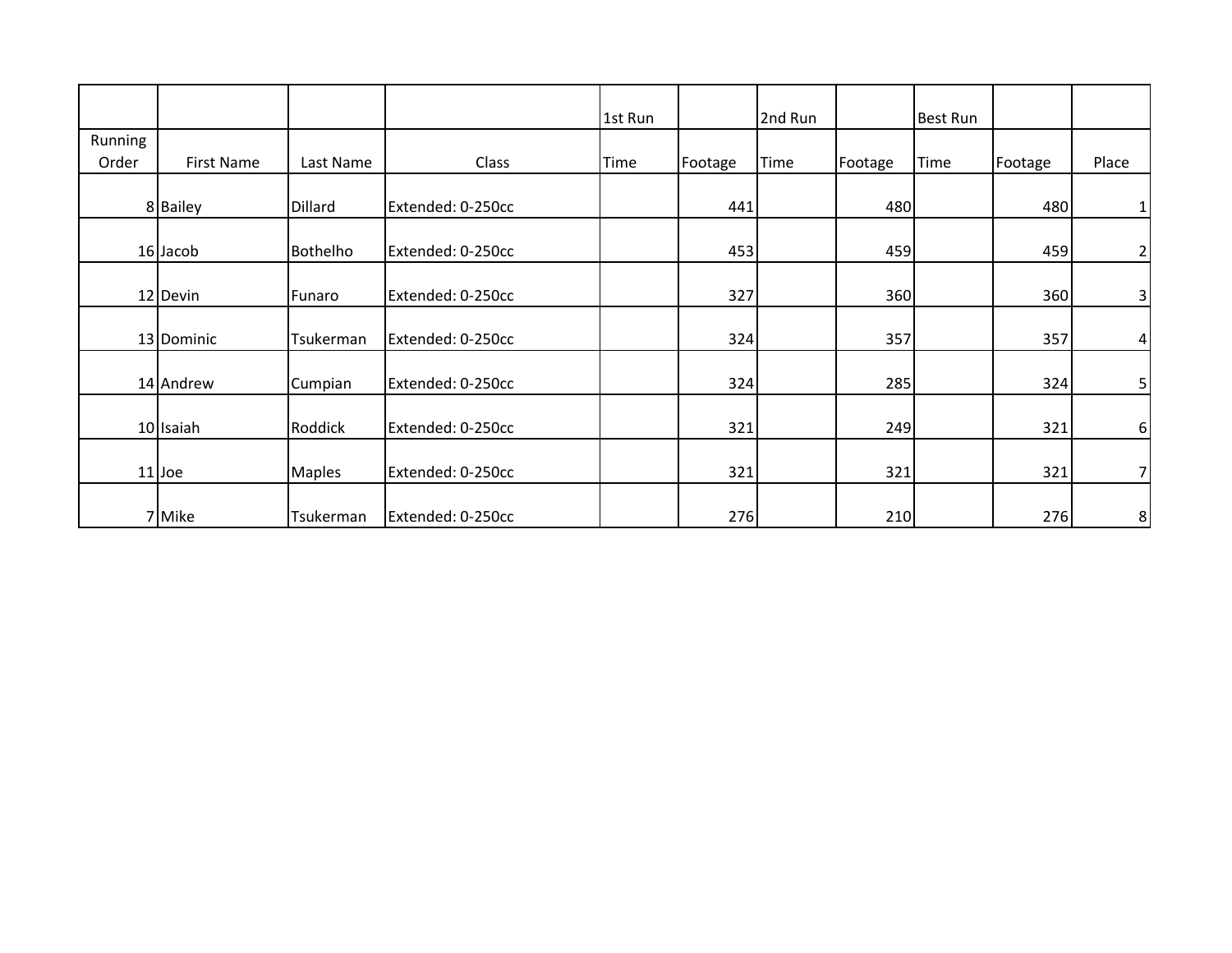|         |                   |               |                     | 1st Run |         | 2nd Run     |                | <b>Best Run</b> |         |                 |
|---------|-------------------|---------------|---------------------|---------|---------|-------------|----------------|-----------------|---------|-----------------|
| Running |                   |               |                     |         |         |             |                |                 |         |                 |
| Order   | <b>First Name</b> | Last Name     | Class               | Time    | Footage | <b>Time</b> | Footage        | Time            | Footage | Place           |
|         |                   |               |                     |         |         |             |                |                 |         |                 |
|         | 33 Bailey         | Dillard       | Extended: 451-600cc | 19.673  |         | 17.547      |                | 17.547          |         | 1               |
|         | 8 Matthew         | Wilson        | Extended: 451-600cc | 19.651  |         |             | 513            | 19.651          |         | $\overline{2}$  |
|         | 12 Kyler          | Barnard       | Extended: 451-600cc |         | 390     | 21.67       |                | 21.67           |         | $\vert$         |
|         | 31 Ryan           | <b>Byrkit</b> | Extended: 451-600cc | 24.5691 |         | 21.88       |                | 21.88           |         | $\vert 4 \vert$ |
|         | 44 Matthew        | Gaspar        | Extended: 451-600cc |         | 276     | 21.947      |                | 21.947          |         | $\mathbf{5}$    |
|         | 46 Phillip        | Allen         | Extended: 451-600cc |         | 615     | 22.235      | $\overline{0}$ | 22.235          |         | $6 \mid$        |
|         | 36 Kelly          | Slick         | Extended: 451-600cc |         | 621     | 22.8        |                | 22.8            |         | 7 <sup>1</sup>  |
|         | 41 Tom            | Iverson       | Extended: 451-600cc | 23.778  |         |             | 249            | 23.778          |         | 8 <sup>1</sup>  |
|         | 45 Jason          | Hill          | Extended: 451-600cc | 24.09   |         |             | 207            | 24.09           |         | $\overline{9}$  |
|         | 11 Tyler          | <b>Bozek</b>  | Extended: 451-600cc |         | 357     | 26.702      |                | 26.702          |         | 10              |
|         | 35 Scott          | <b>Burns</b>  | Extended: 451-600cc |         | 384     | 27.31       |                | 27.31           |         | 11              |
|         | 38 Jacob          | Bothelho      | Extended: 451-600cc |         | 513     |             | 513            | 513             |         | 12              |
|         | 47 Bryan          | Kehl          | Extended: 451-600cc |         | 279     |             | 513            | 513             |         | 13              |
|         | 14 Billy          | Bell          | Extended: 451-600cc |         | 366     |             | 483            | 483             |         | 14              |
|         | 43 David          | Laver         | Extended: 451-600cc |         | 369     |             | 390            | 390             |         | 15              |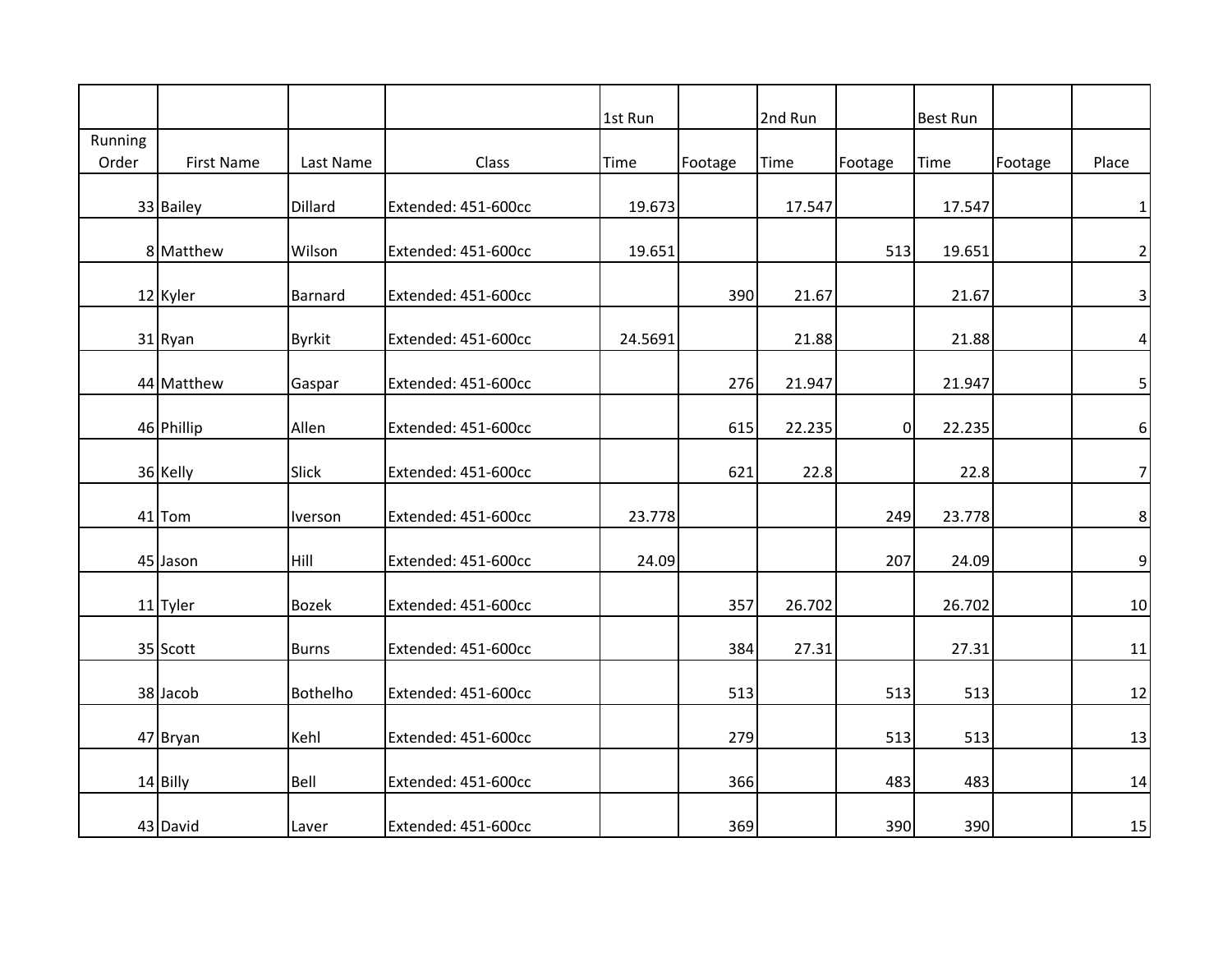| 49 Matt    | Smith   | Extended: 451-600cc |                | 279         |                | 387            | 387            | 16 |
|------------|---------|---------------------|----------------|-------------|----------------|----------------|----------------|----|
| 32 Tyler   | Zahn    | Extended: 451-600cc |                | 222         |                | 360            | 360            | 17 |
| 34 Dwight  | Hill    | Extended: 451-600cc |                | 228         |                | 360            | 360            | 18 |
| 40 Michael | Kehl    | Extended: 451-600cc |                | 306         |                | 348            | 348            | 19 |
| 6 Rob      | Eppler  | Extended: 451-600cc |                | 189         |                | 312            | 312            | 20 |
| 10 Brad    | Larson  | Extended: 451-600cc |                | 282         |                | 222            | 282            | 21 |
| 42 Richard | Maetas  | Extended: 451-600cc |                | 246         |                | 273            | 273            | 22 |
| 37 Andrew  | Cumpian | Extended: 451-600cc | $\overline{0}$ | $\mathbf 0$ | $\overline{0}$ | $\overline{0}$ | $\overline{0}$ | 23 |
| 48 Jim     | Allan   | Extended: 451-600cc | $\overline{0}$ | $\pmb{0}$   | $\overline{0}$ | 0              | $\overline{0}$ | 24 |
| 50 Justin  | Nelson  | Extended: 451-600cc | $\overline{0}$ | $\mathbf 0$ | $\overline{0}$ | $\mathbf 0$    | οI             | 25 |
| 15 Sammy   | Hummel  | Extended: 451-600cc | $\overline{0}$ | $\mathbf 0$ | $\overline{0}$ | $\mathbf 0$    | $\overline{0}$ | 26 |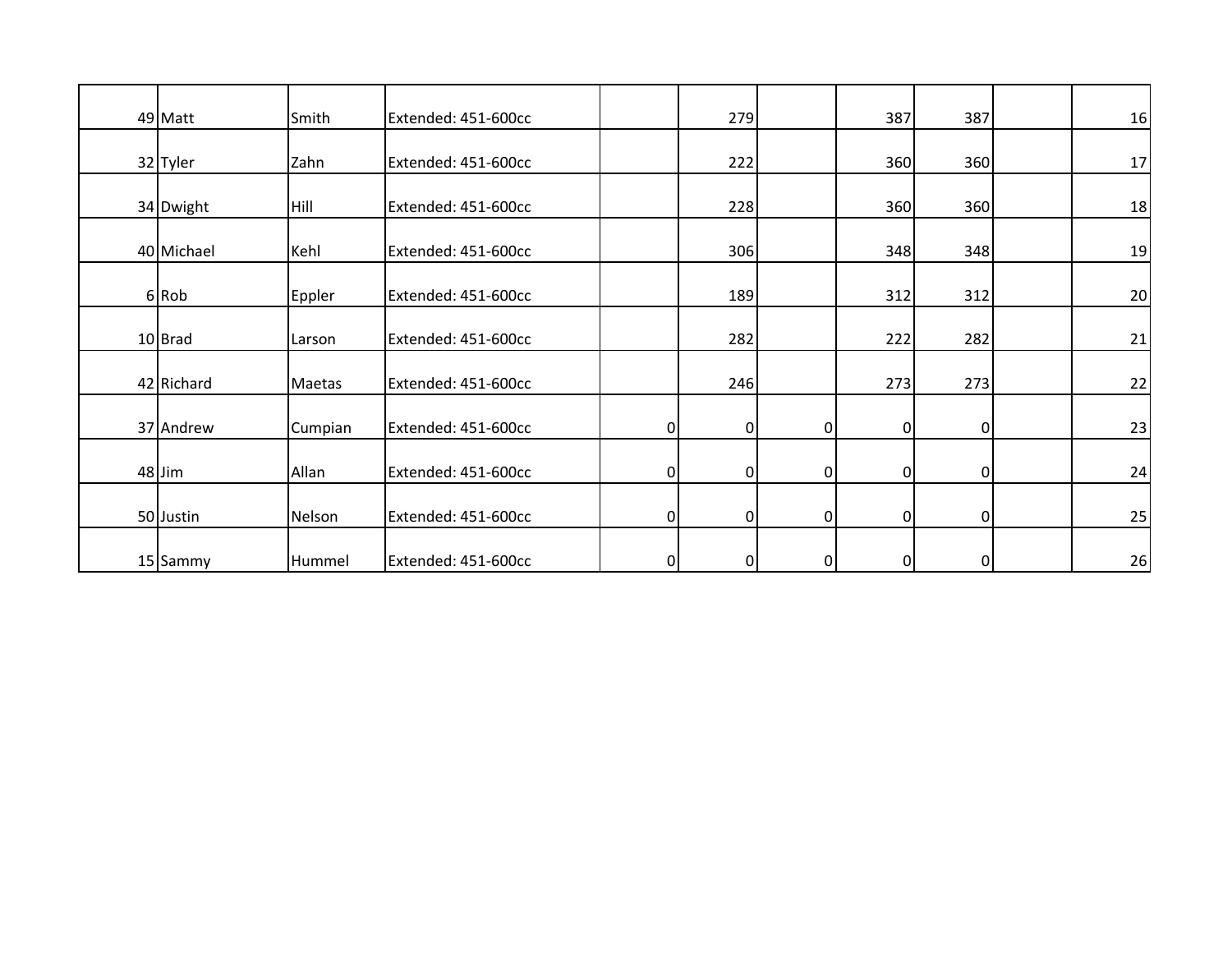|         |            |               |                    | 1st Run |         | 2nd Run |         | <b>Best Run</b> |         |       |
|---------|------------|---------------|--------------------|---------|---------|---------|---------|-----------------|---------|-------|
| Running |            |               |                    |         |         |         |         |                 |         |       |
| Order   | First Name | Last Name     | Class              | Time    | Footage | Time    | Footage | <b>Time</b>     | Footage | Place |
|         |            |               |                    |         |         |         |         |                 |         |       |
|         | 10 Bryan   | Kehl          | Extended: 601-Open |         | 513     |         | 339     |                 | 513     | 11    |
|         |            |               |                    |         |         |         |         |                 |         |       |
|         | 11 Sammy   | <b>Hummel</b> | Extended: 601-Open |         |         |         |         |                 |         |       |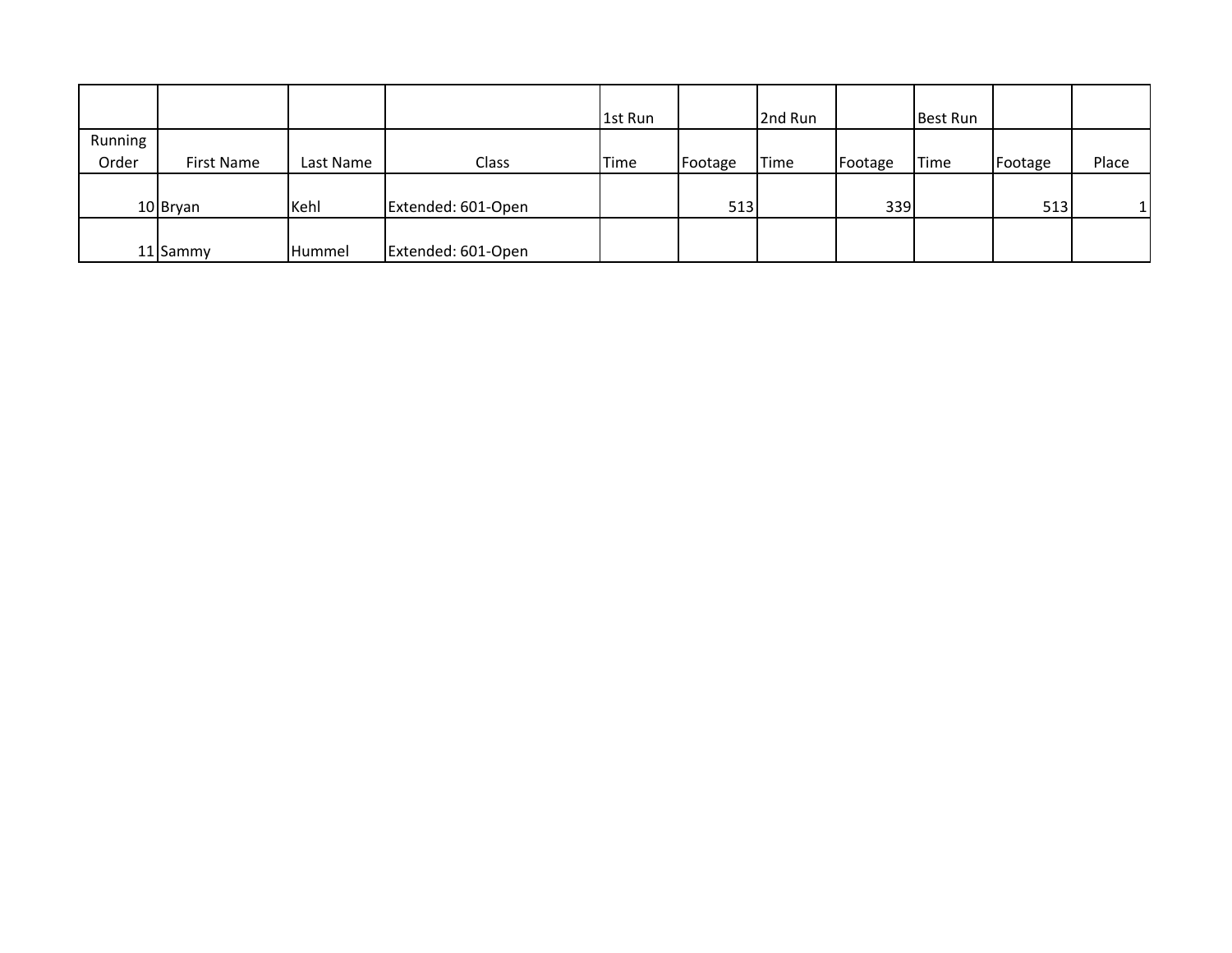|         |            |                |                                | 1st Run |             | 2nd Run     |         | Best Run    |         |                |
|---------|------------|----------------|--------------------------------|---------|-------------|-------------|---------|-------------|---------|----------------|
| Running |            |                |                                |         |             |             |         |             |         |                |
| Order   | First Name | Last Name      | Class                          | Time    | Footage     | <b>Time</b> | Footage | <b>Time</b> | Footage | Place          |
|         |            |                |                                |         |             |             |         |             |         |                |
|         | 11 Scott   | Morey          | Extended: Over The Hill        | 22.301  | 381         |             |         |             |         | 11             |
|         |            |                |                                |         |             |             |         |             |         |                |
|         | 10 Scott   | <b>Burns</b>   | <b>Extended: Over The Hill</b> | 31.003  |             |             | 465     |             |         | 21             |
|         |            |                |                                |         |             |             |         |             |         |                |
|         | 12 Tom     | <i>Iverson</i> | <b>Extended: Over The Hill</b> | OB-633  | $ OB - 513$ |             |         |             |         | 3 <sup>1</sup> |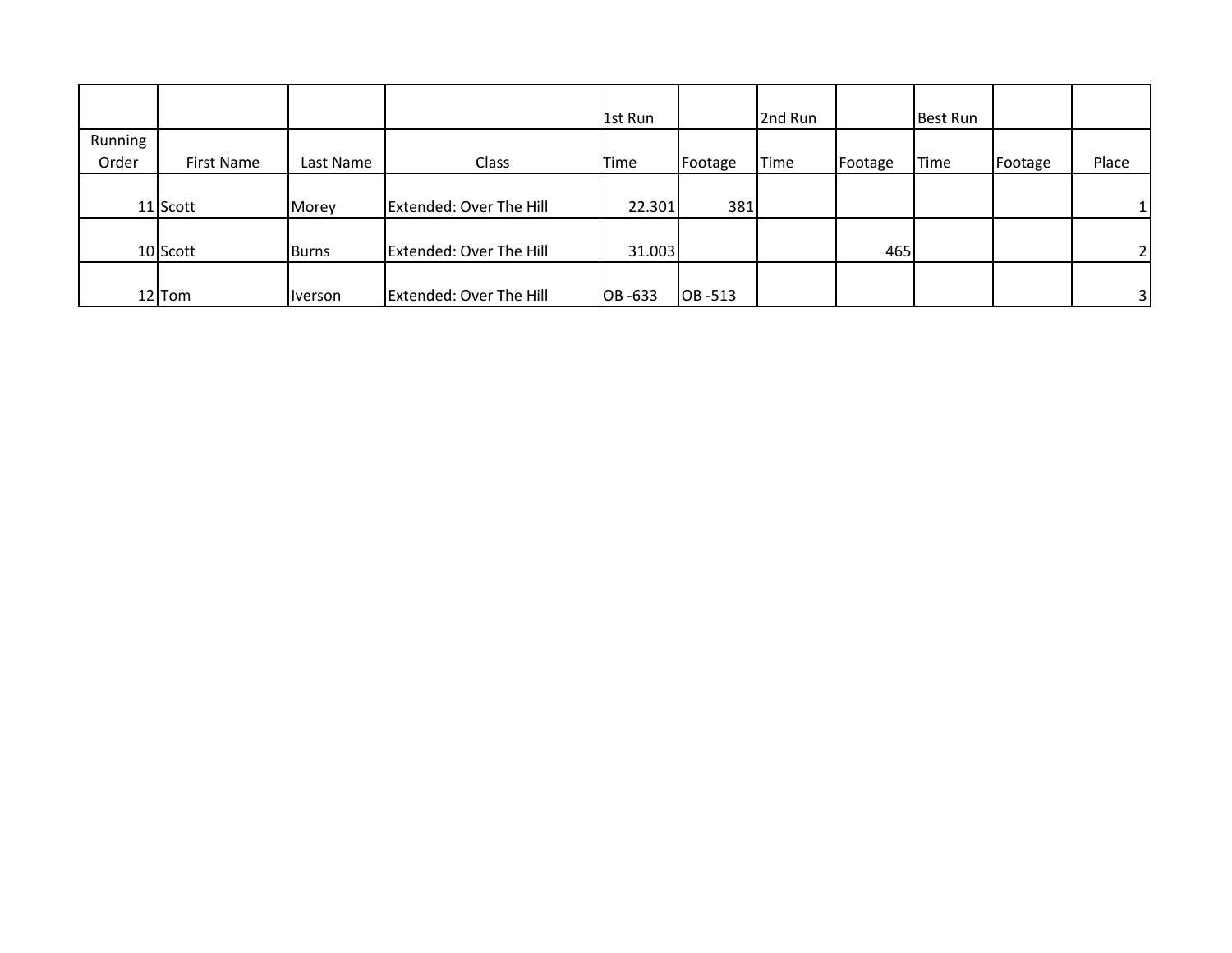|         |            |           |                        | 1st Run |         | 2nd Run     |         | <b>Best Run</b> |         |                          |
|---------|------------|-----------|------------------------|---------|---------|-------------|---------|-----------------|---------|--------------------------|
| Running |            |           |                        |         |         |             |         |                 |         |                          |
| Order   | First Name | Last Name | Class                  | Time    | Footage | <b>Time</b> | Footage | Time            | Footage | Place                    |
|         |            |           |                        |         |         |             |         |                 |         |                          |
|         | Scott      | Marry     | Extended: Boomer (50+) |         | 264     | 24.003      |         | 24.003          |         |                          |
|         |            |           |                        |         |         |             |         |                 |         |                          |
|         | 11 Paul    | Funaro    | Extended: Boomer (50+) |         | 531     |             | 621     |                 | 621     | $\overline{\phantom{a}}$ |
|         |            |           |                        |         |         |             |         |                 |         |                          |
|         | 10 Kraig   | Warford   | Extended Boomer (50+)  |         | 264     |             | 351     |                 | 351     | 31                       |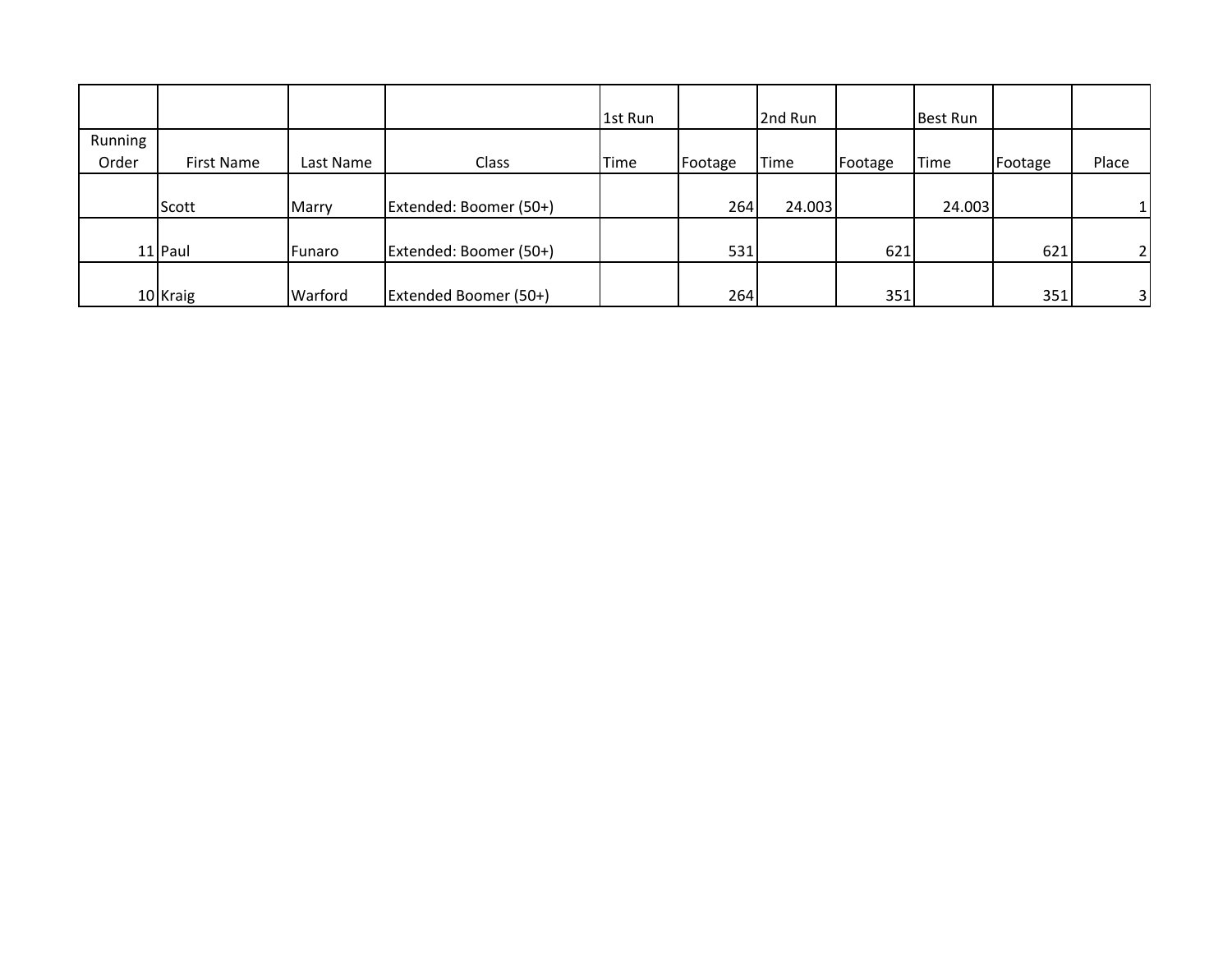|         |            |           |               | 1st Run |         | 2nd Run |         | Best Run    |         |                |
|---------|------------|-----------|---------------|---------|---------|---------|---------|-------------|---------|----------------|
| Running |            |           |               |         |         |         |         |             |         |                |
| Order   | First Name | Last Name | Class         | Time    | Footage | Time    | Footage | <b>Time</b> | Footage | Place          |
|         |            |           |               |         |         |         |         |             |         |                |
|         | 12 Alissa  | Madrid    | Girls: 0-70cc |         | 255     |         | 240     |             | 255     | $1\vert$       |
|         |            |           |               |         |         |         |         |             |         |                |
|         | 10 Amelia  | Saylor    | Girls: 0-70cc |         | 240     |         | 237     |             | 240     | 2 <sub>1</sub> |
|         |            |           |               |         |         |         |         |             |         |                |
|         | 11 Cali    | Madrid    | Girls: 0-70cc |         | 234     |         | 222     |             | 234     | 3 <sup>1</sup> |
|         |            |           |               |         |         |         |         |             |         |                |
|         | 8 Kailey   | Eppler    | Girls: 0-70cc |         | 225     |         | 220     |             | 225     | 4 <sup>1</sup> |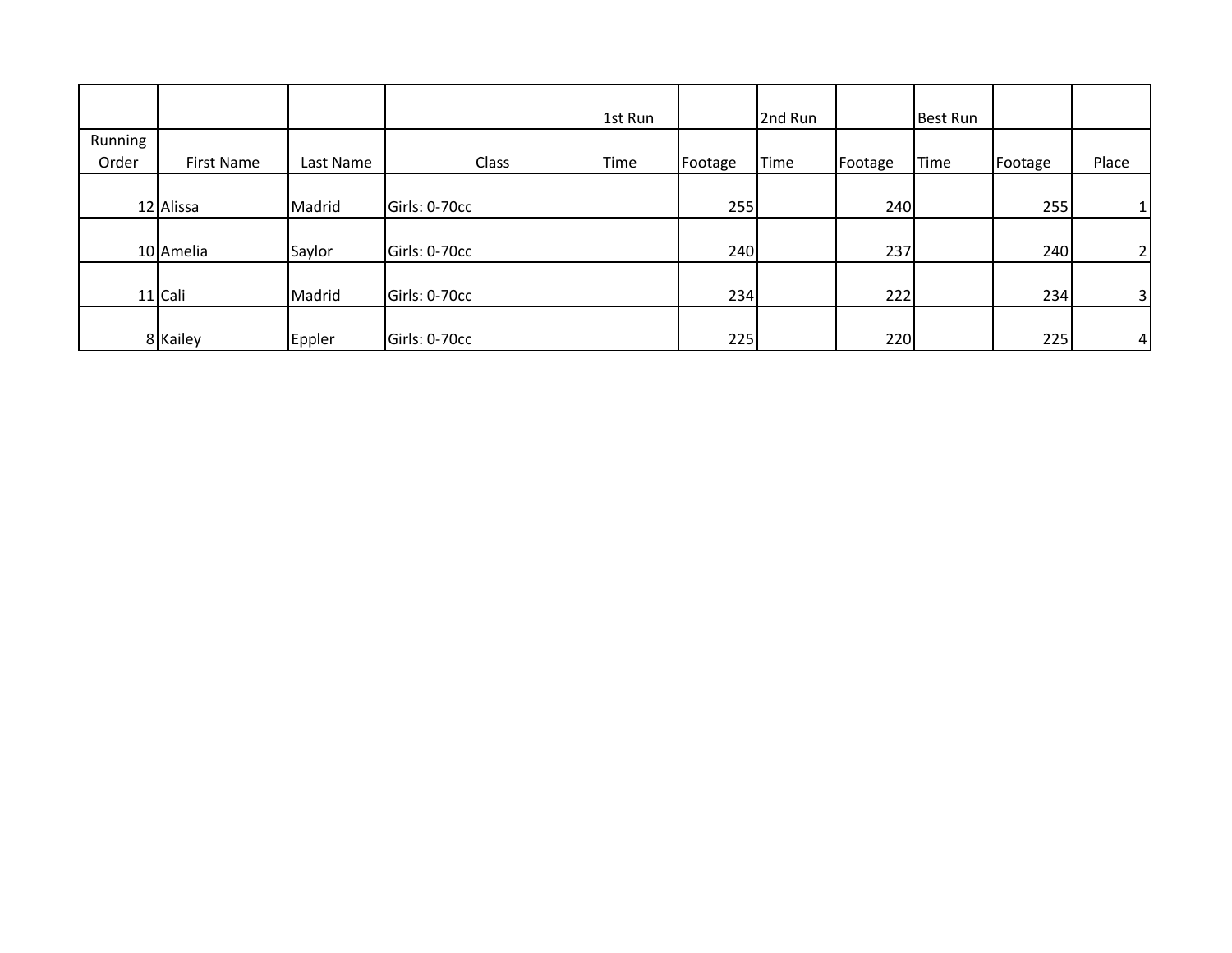|         |                   |           |                  | 1st Run |         | 2nd Run     |         | <b>Best Run</b> |         |                         |
|---------|-------------------|-----------|------------------|---------|---------|-------------|---------|-----------------|---------|-------------------------|
| Running |                   |           |                  |         |         |             |         |                 |         |                         |
| Order   | <b>First Name</b> | Last Name | Class            | Time    | Footage | <b>Time</b> | Footage | Time            | Footage | Place                   |
|         | 10 Natalie        | Saylor    | Girls: 151-250cc |         | 408     | 16.15       |         | 16.15           |         | 1                       |
|         | 7 Jennifer        | Nagengast | Girls: 151-250cc | 18.09   |         | 17.27       |         | 17.27           |         | $\mathbf{2}$            |
|         | 13 Hannah         | Gnutzman  | Girls: 151-250cc | 17.39   |         | 18.47       |         | 17.39           |         | $\overline{\mathbf{3}}$ |
|         | 14 Hannah         | Sandahl   | Girls: 151-250cc | 17.73   |         | 17.69       |         | 17.69           |         | $\overline{4}$          |
| ###     | Kristen           | Hummel    | Girls: 151-250cc | 21.04   |         |             | 399     | 21.04           |         | $\mathsf{5}$            |
|         | 12 Callie Jo      | Warford   | Girls: 151-250cc | 21.72   |         | 15.95       |         | 21.72           |         | 6 <sup>1</sup>          |
|         | 11 Nikki Lee      | Warford   | Girls: 151-250cc | 23.27   |         |             | 450     | 23.27           |         | 7 <sup>1</sup>          |
|         | 16 Emily          | Sandahl   | Girls: 151-250cc |         | 414     |             | 381     |                 | 414     | 8 <sup>1</sup>          |
|         | 8 Alisha          | Narvaez   | Girls: 151-250cc |         |         |             |         |                 |         |                         |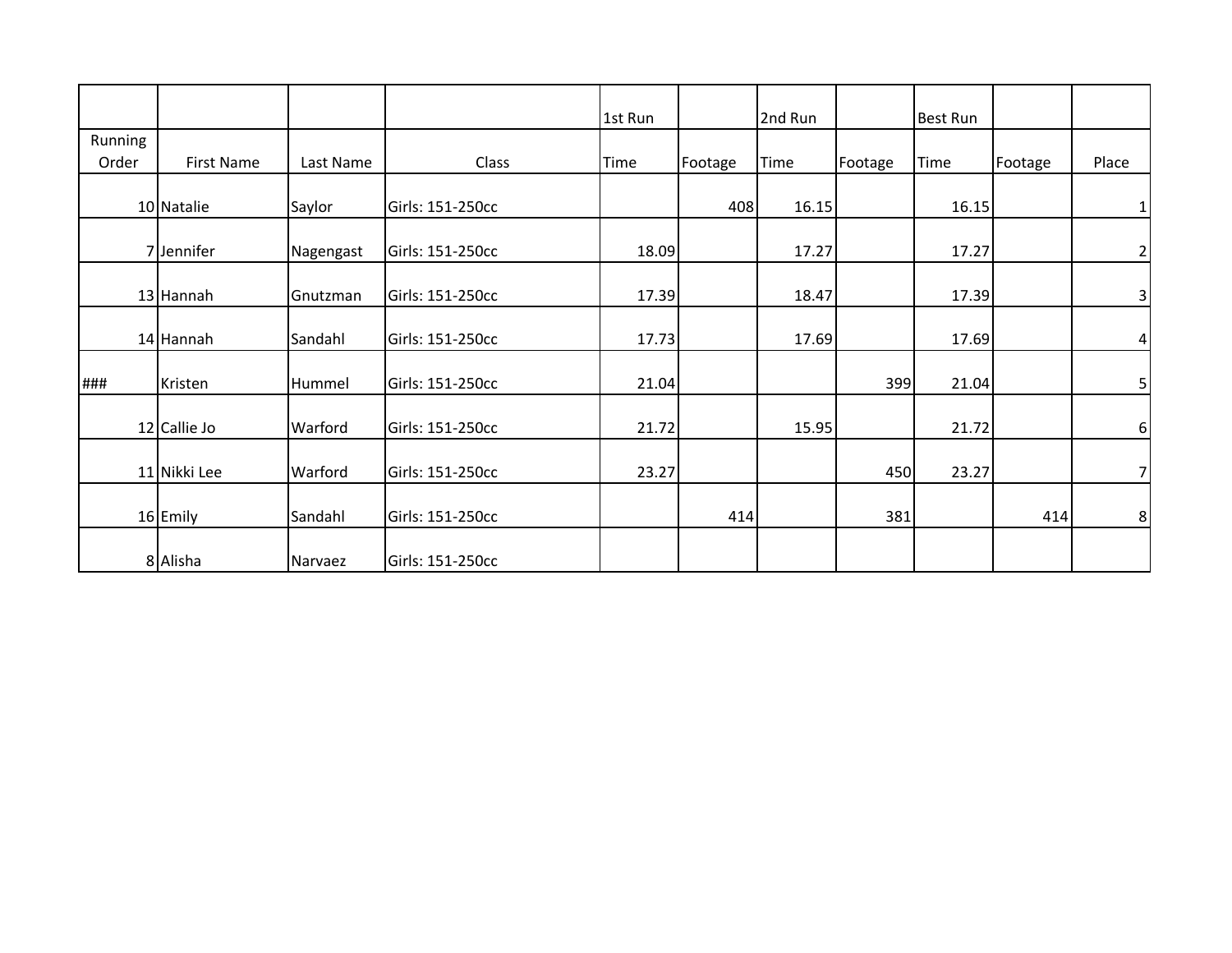|         |                   |               |                 | 1st Run |         | 2nd Run     |         | Best Run    |         |                |
|---------|-------------------|---------------|-----------------|---------|---------|-------------|---------|-------------|---------|----------------|
| Running |                   |               |                 |         |         |             |         |             |         |                |
| Order   | <b>First Name</b> | Last Name     | Class           | Time    | Footage | <b>Time</b> | Footage | <b>Time</b> | Footage | Place          |
|         | 12 Nikki Lee      | Warford       | Girls: 71-150cc |         | 351     | 23.92       |         | 23.92       |         | 1 <sup>1</sup> |
|         | 14 Lauren         | Lopez         | Girls: 71-150cc |         | 360     |             | 354     |             | 360     | 2 <sub>1</sub> |
|         | $11$ Tia          | Cook          | Girls: 71-150cc |         | 273     |             | 315     |             | 315     | 3 <sup>1</sup> |
|         | 10 Adriana        | <b>Maples</b> | Girls: 71-150cc |         | 258     |             | 285     |             | 285     | 4 <sup>1</sup> |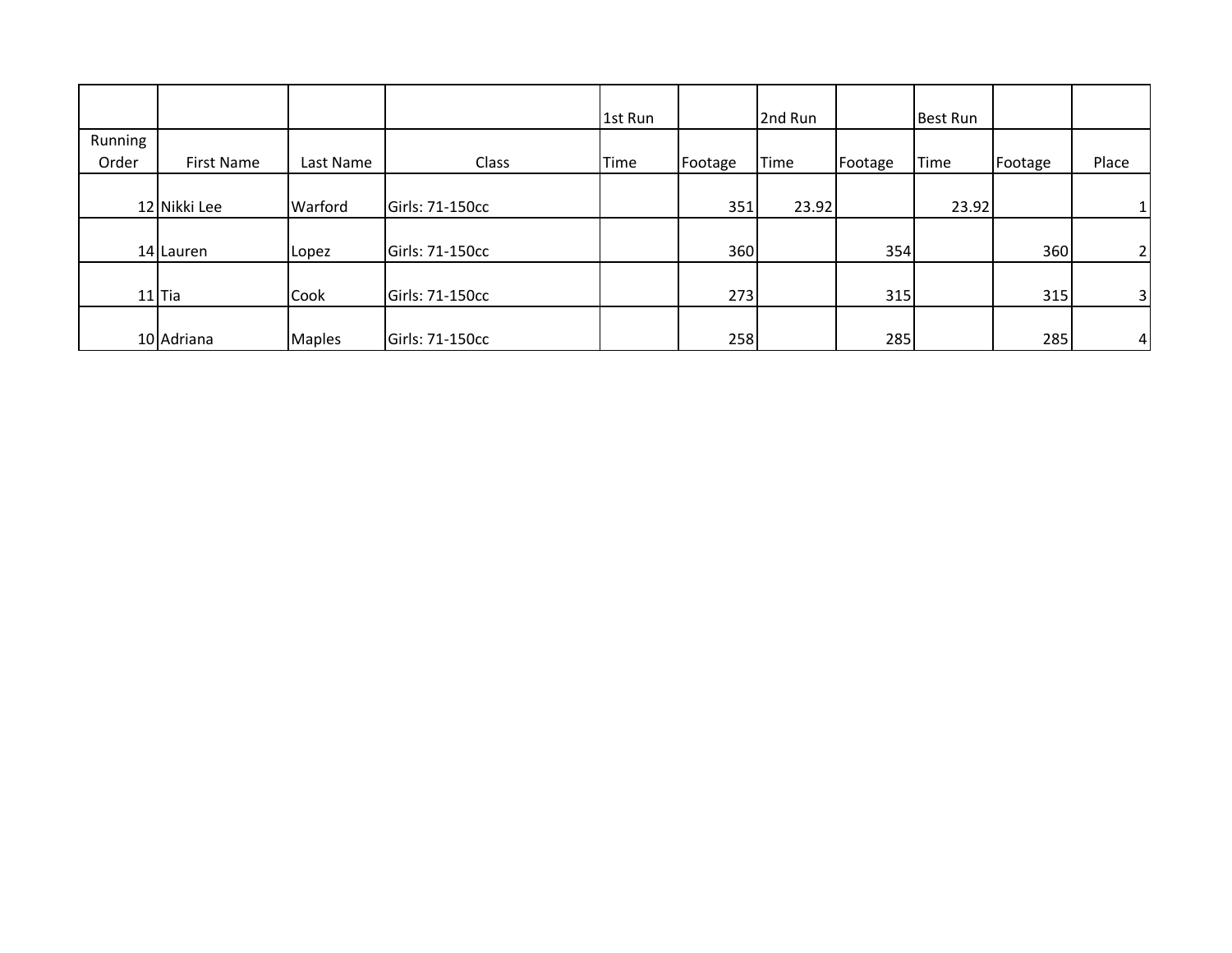|                  |             |           |                     | 1st Run |         | 2nd Run |         | <b>Best Run</b> |         |       |
|------------------|-------------|-----------|---------------------|---------|---------|---------|---------|-----------------|---------|-------|
| Running<br>Order | First Name  | Last Name | Class               | Time    | Footage | Time    | Footage | 'Time           | Footage | Place |
|                  |             |           |                     |         |         |         |         |                 |         |       |
|                  | 10 Jennifer | Nagengast | Womens Stock: 80cc+ |         |         |         |         |                 |         |       |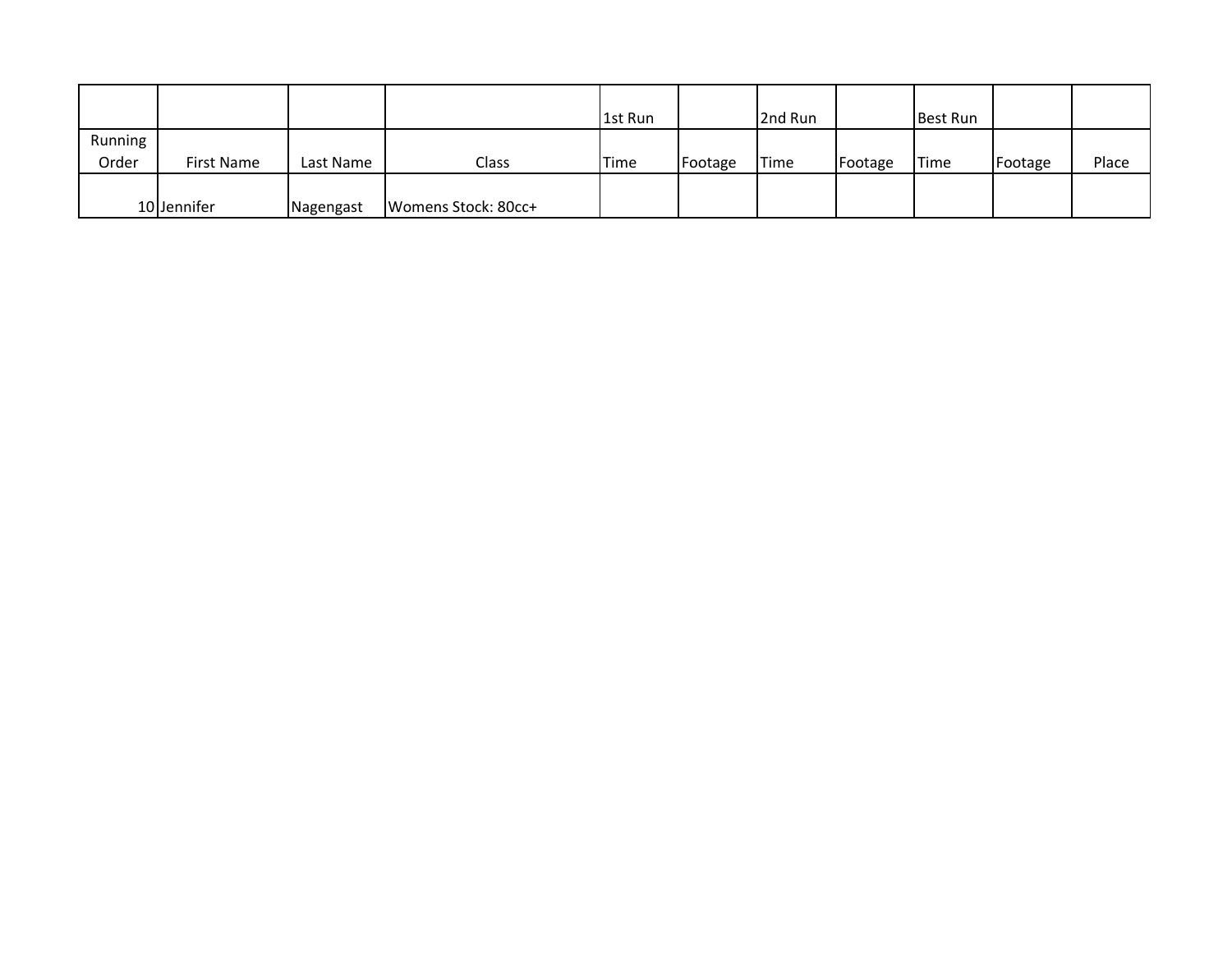|                  |            |           |                          | 1st Run |         | 2nd Run |         | <b>Best Run</b> |         |       |
|------------------|------------|-----------|--------------------------|---------|---------|---------|---------|-----------------|---------|-------|
| Running<br>Order | First Name | Last Name | Class                    | Time    | Footage | Time    | Footage | <b>Time</b>     | Footage | Place |
|                  | 8 Nate     | Tsukerman | Youth: 0-50cc (4 Stroke) |         | 210     |         | 222     |                 | 222     |       |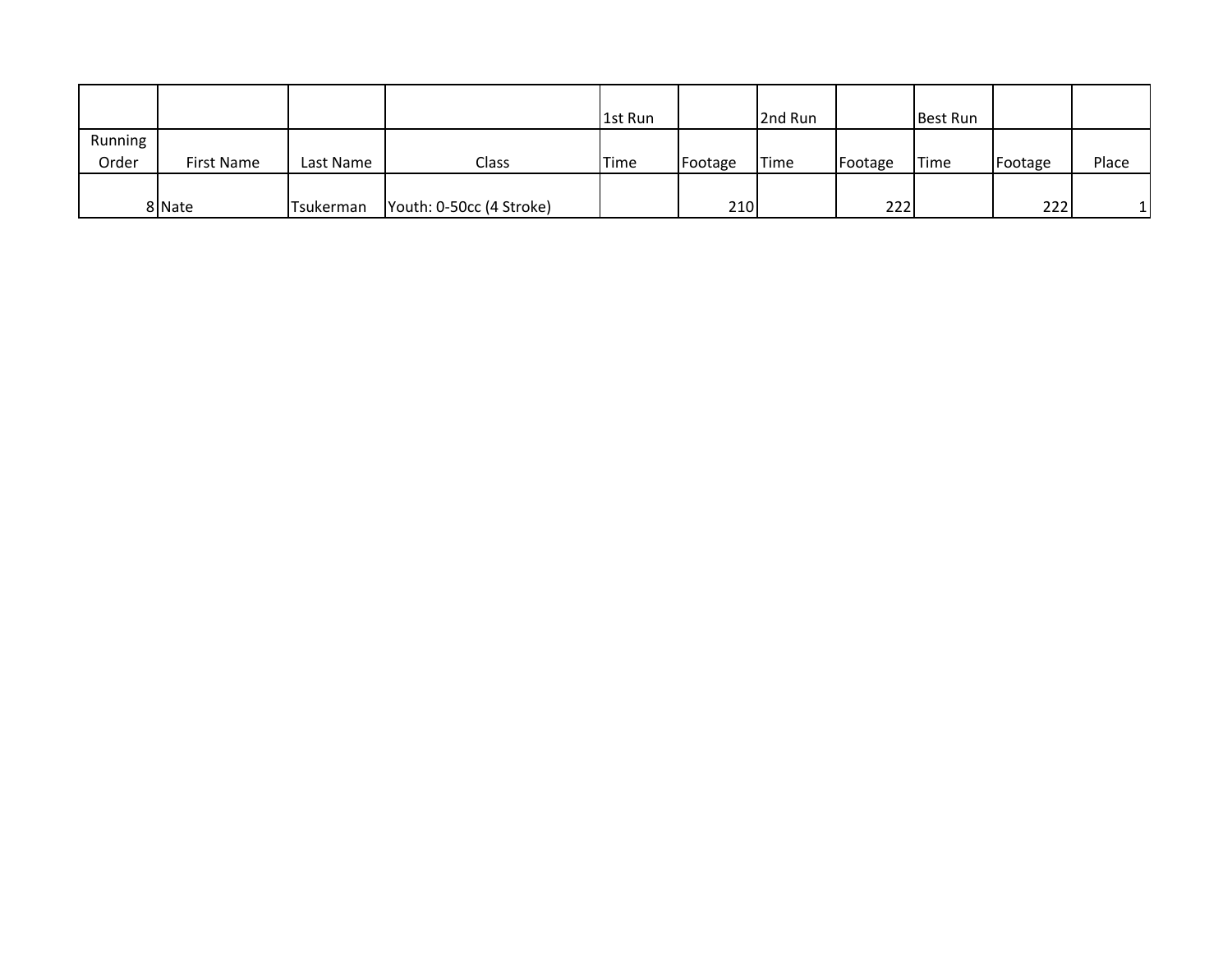|         |            |            |                          | 1st Run |         | 2nd Run     |         | <b>Best Run</b> |         |                |
|---------|------------|------------|--------------------------|---------|---------|-------------|---------|-----------------|---------|----------------|
| Running |            |            |                          |         |         |             |         |                 |         |                |
| Order   | First Name | Last Name  | Class                    | Time    | Footage | <b>Time</b> | Footage | Time            | Footage | Place          |
|         | 11 Cali    | Madrid     | Youth: 0-50cc (2 Stroke) |         | 258     |             | 297     |                 | 297     |                |
|         | 10 Wyatt   | Harrington | Youth: 0-50cc (2 Stroke) |         | 249     |             | 219     |                 | 249     | 21             |
|         | 10 Colton  | Anderson   | Youth: 0-50cc (2 Stroke) |         | 180     |             | 231     |                 | 231     | 3 <sup>1</sup> |
|         | 12 Skylor  | Thompson   | Youth: 0-50cc (2 Stroke) |         | 192     |             | 189     |                 | 192     | 41             |
|         | 13 George  | Galindo    | Youth: 0-50cc (2 Stroke) |         | 165     |             | 180     |                 | 180     | $5 \vert$      |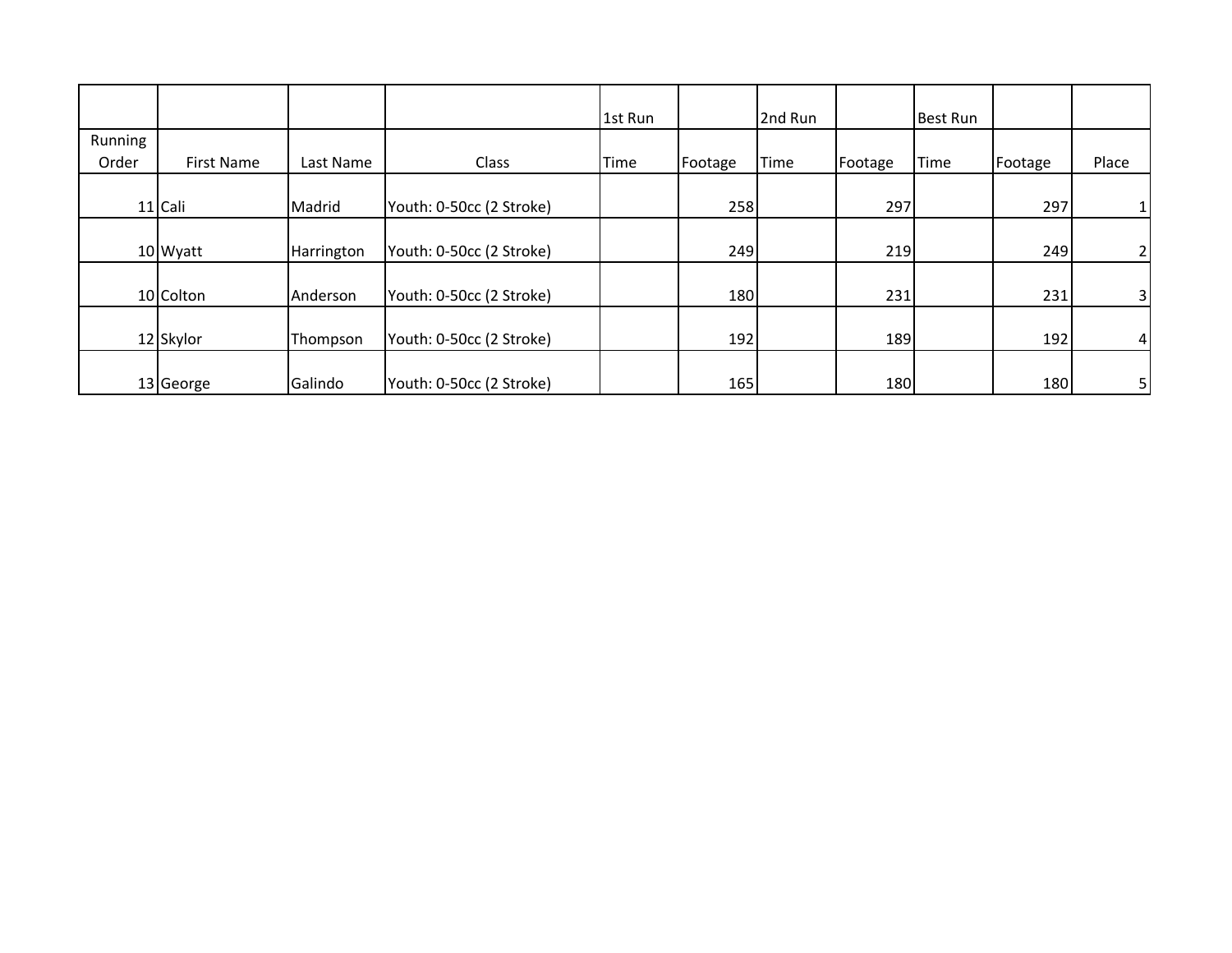|         |            |               |                             | 1st Run |         | 2nd Run     |         | <b>Best Run</b> |         |                |
|---------|------------|---------------|-----------------------------|---------|---------|-------------|---------|-----------------|---------|----------------|
| Running |            |               |                             |         |         |             |         |                 |         |                |
| Order   | First Name | Last Name     | Class                       | Time    | Footage | <b>Time</b> | Footage | Time            | Footage | Place          |
|         |            |               |                             |         |         |             |         |                 |         |                |
|         | $12$ Jon   | Wolfson       | Youth: 101-150cc (4 Stroke) | 16.47   |         | 13.88       |         | 13.88           |         |                |
|         |            |               |                             |         |         |             |         |                 |         |                |
|         | $10$ Joe   | <b>Maples</b> | Youth: 101-150cc (4 Stroke) | 19.12   |         | 16.89       |         | 16.89           |         | $\overline{2}$ |
|         |            |               |                             |         |         |             |         |                 |         |                |
|         | 11 Lauren  | Lopez         | Youth: 101-150cc (4 Stroke) |         | 369     | 0           |         |                 | 369     | 31             |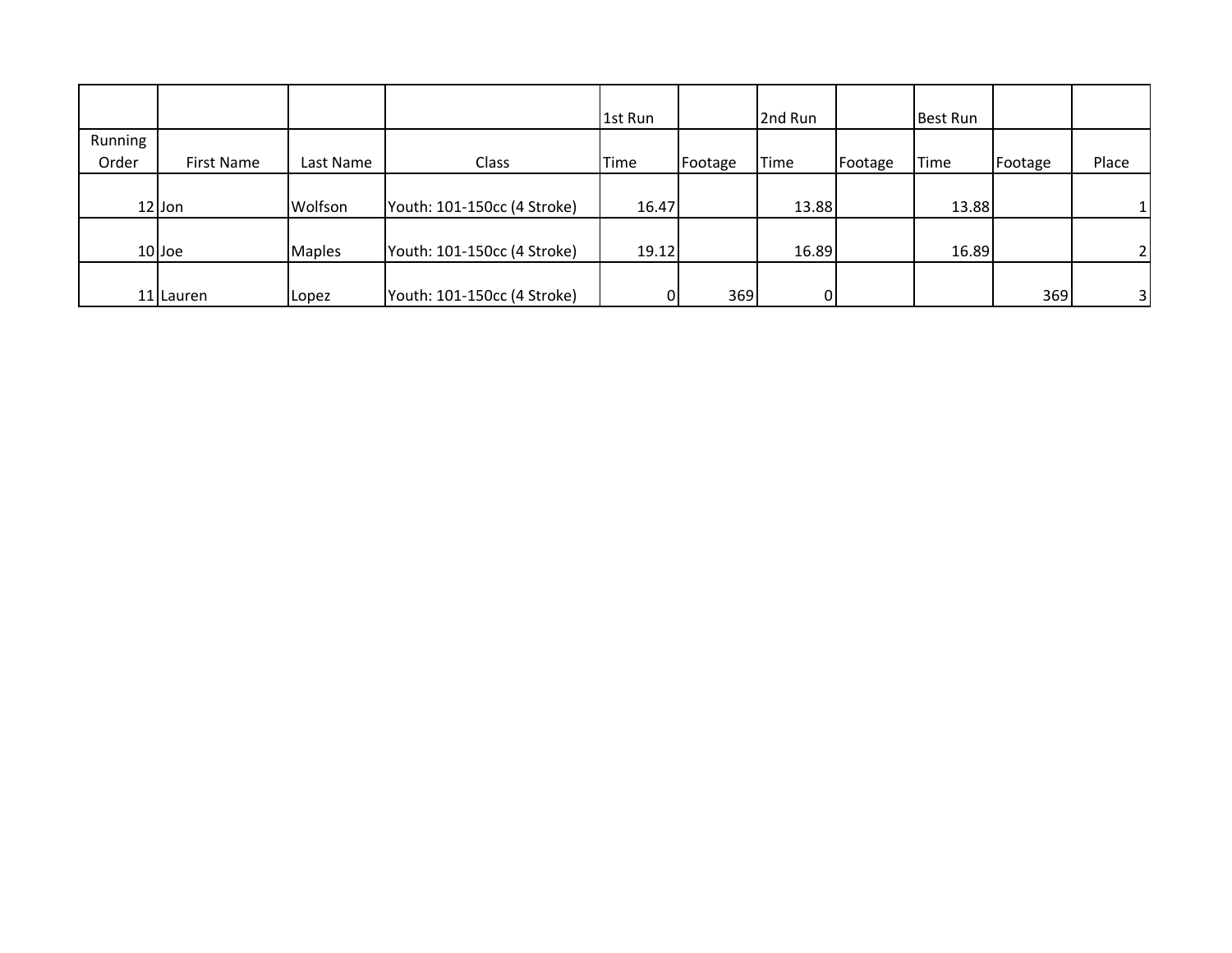|         |            |           |                            | 1st Run     |         | 2nd Run     |         | Best Run    |         |       |
|---------|------------|-----------|----------------------------|-------------|---------|-------------|---------|-------------|---------|-------|
| Running |            |           |                            |             |         |             |         |             |         |       |
| Order   | First Name | Last Name | Class                      | <b>Time</b> | Footage | <b>Time</b> | Footage | <b>Time</b> | Footage | Place |
|         |            |           |                            |             |         |             |         |             |         |       |
|         | 10 Kailey  | Eppler    | Youth: 51-100cc (4 Stroke) |             | 192     |             | 225     |             | 225     |       |
|         |            |           |                            |             |         |             |         |             |         |       |
| ##      | Riley      | Scott     | Youth: 51-100cc (4 Stroke) |             |         |             |         |             |         |       |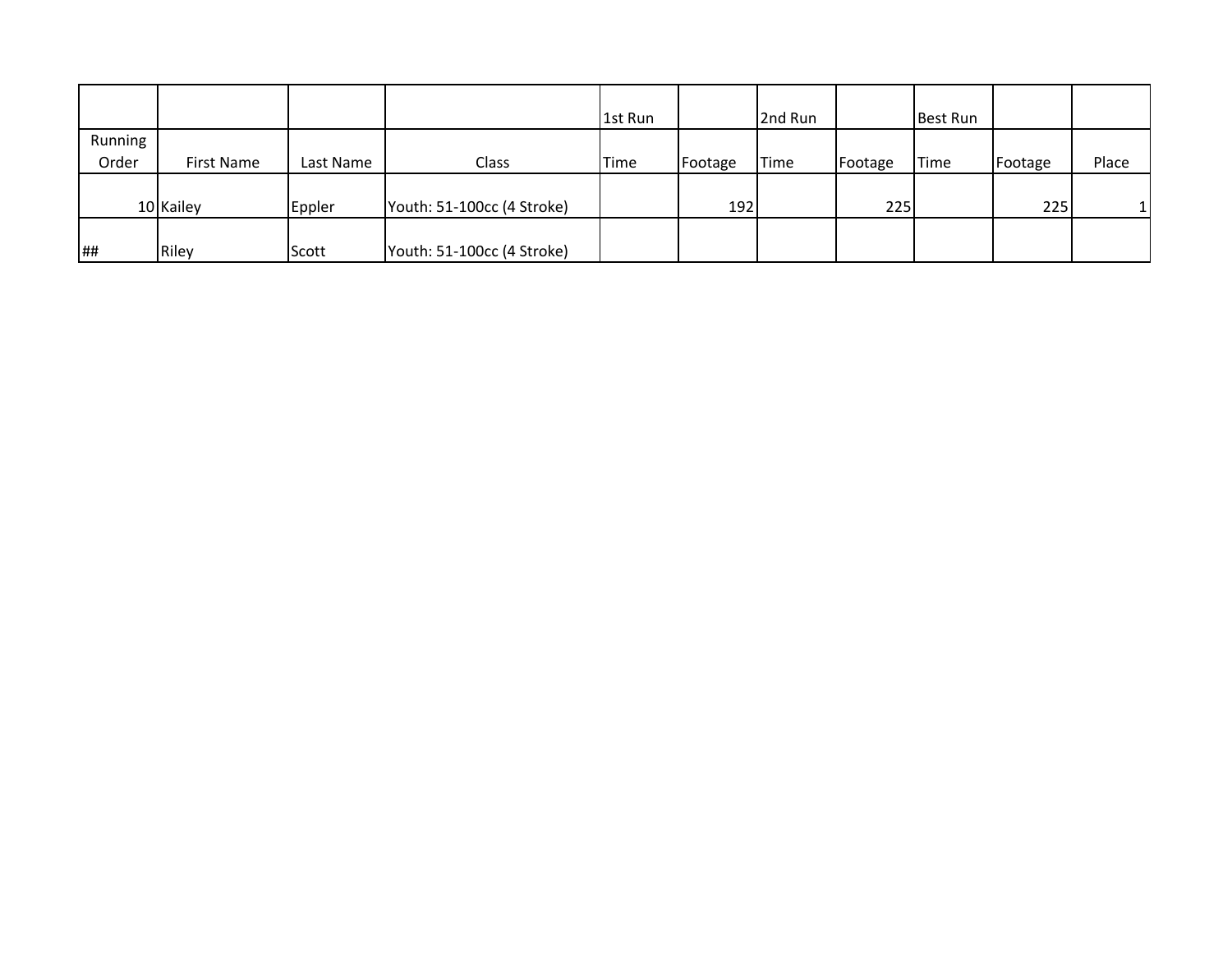|         |            |               |                            | 1st Run |         | 2nd Run |         | <b>Best Run</b> |         |                |
|---------|------------|---------------|----------------------------|---------|---------|---------|---------|-----------------|---------|----------------|
| Running |            |               |                            |         |         |         |         |                 |         |                |
| Order   | First Name | Last Name     | Class                      | Time    | Footage | Time    | Footage | Time            | Footage | Place          |
|         |            |               |                            |         |         |         |         |                 |         |                |
|         | $13$ Jon   | Wolfson       | Youth: 66-105cc (2 Stroke) | 16.17   |         | 17.15   |         | 16.17           |         |                |
|         |            |               |                            |         |         |         |         |                 |         |                |
|         | 10 Joe     | <b>Maples</b> | Youth: 66-105cc (2 Stroke) | 16.32   |         | 17.52   |         | 16.32           |         | 2 <sub>1</sub> |
|         |            |               |                            |         |         |         |         |                 |         |                |
|         | 11 William | Wallace, Jr   | Youth: 66-105cc (2 Stroke) |         | 360     |         | 435     |                 | 435     | 3 <sup>1</sup> |
|         |            |               |                            |         |         |         |         |                 |         |                |
|         | 6 Hunter   | Thompson      | Youth: 66-105cc (2 Stroke) |         | 402     |         | 375     |                 | 375     | 41             |
|         |            |               |                            |         |         |         |         |                 |         |                |
|         | 14 Travis  | May           | Youth: 66-105cc (2 Stroke) |         | 339     |         | 318     |                 | 339     | 5 <sub>l</sub> |
|         |            |               |                            |         |         |         |         |                 |         |                |
|         | 8 Michael  | Kehl          | Youth: 66-105cc (2 Stroke) |         |         |         |         |                 |         |                |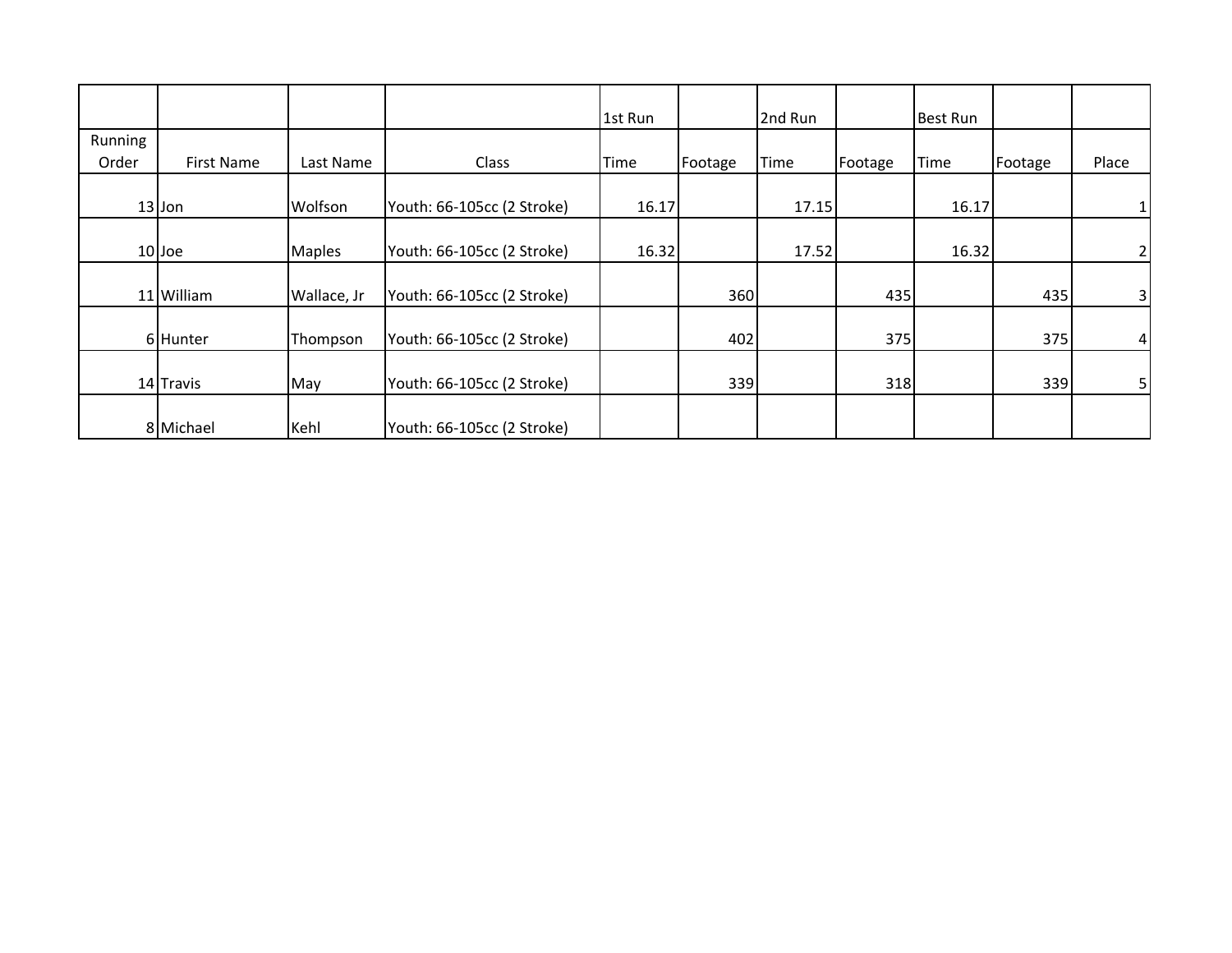|         |            |           |                           | 1st Run |         | 2nd Run |         | <b>Best Run</b> |         |                |
|---------|------------|-----------|---------------------------|---------|---------|---------|---------|-----------------|---------|----------------|
| Running |            |           |                           |         |         |         |         |                 |         |                |
| Order   | First Name | Last Name | Class                     | Time    | Footage | Time    | Footage | <b>Time</b>     | Footage | Place          |
|         |            |           |                           |         |         |         |         |                 |         |                |
|         | 10 Tyler   | Wallce    | Youth: 51-65cc (2 Stroke) |         | 294     |         | 321     |                 | 321     | 1 <sup>1</sup> |
|         |            |           |                           |         |         |         |         |                 |         |                |
|         | 8 River    | Sandahl   | Youth: 51-65cc (2 Stroke) |         | 240     |         | 270     |                 | 270     | 2 <sub>1</sub> |
|         |            |           |                           |         |         |         |         |                 |         |                |
|         | 11 Alissa  | Madrid    | Youth: 51-65cc (2 Stroke) |         | 267     |         | 237     |                 | 267     | 3 <sup>1</sup> |
|         |            |           |                           |         |         |         |         |                 |         |                |
|         | 12 Travis  | May       | Youth: 51-65cc (2 Stroke) |         | 258     |         | 258     |                 | 258     | 4 <sup>1</sup> |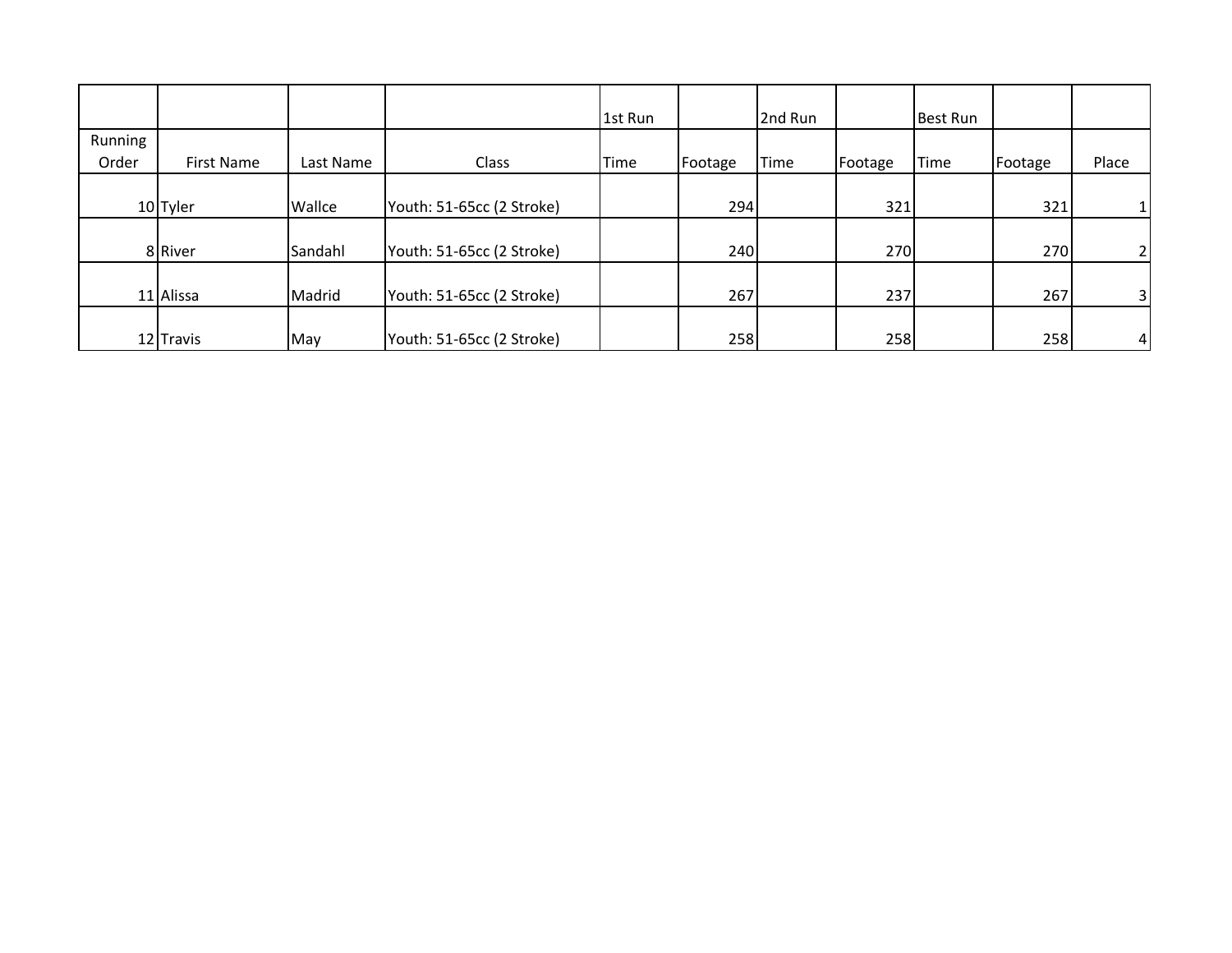|         |                   |           |                           | 1st Run |         | 2nd Run |         | <b>Best Run</b> |         |                 |
|---------|-------------------|-----------|---------------------------|---------|---------|---------|---------|-----------------|---------|-----------------|
| Running |                   |           |                           |         |         |         |         |                 |         |                 |
| Order   | <b>First Name</b> | Last Name | Class                     | Time    | Footage | Time    | Footage | Time            | Footage | Place           |
|         | 13 Tyler          | Gnutzman  | 4 Stroke Stock: 151-250cc | 23.651  |         | 23.73   |         | 23.651          |         | 1               |
|         | 8 Zachary         | Morrow    | 4 Stroke Stock: 151-250cc | 24.659  |         | 25.969  |         | 24.659          |         | $\overline{2}$  |
|         | 3 Kaleh           | Dominguez | 4 Stroke Stock: 151-250cc |         | 232     | 26.737  |         | 26.737          |         | $\overline{3}$  |
|         | 10 Trever         | Roland    | 4 Stroke Stock: 151-250cc |         | 238     |         | 212     | 238             |         | $\vert 4 \vert$ |
|         | 14 Hannah         | Sandahl   | 4 Stroke Stock: 151-250cc |         | 206     |         | 150     | 206             |         | $5 \mid$        |
|         | 16 Emily          | Sandahl   | 4 Stroke Stock: 151-250cc |         | 185     |         | 232     | 232             |         | 6 <sup>1</sup>  |
|         | 11 Jennifer       | Nagengast | 4 Stroke Stock: 151-250cc |         |         |         |         |                 |         |                 |
|         | 11 Isaiah         | Roddick   | 4 Stroke Stock: 151-250cc |         |         |         |         |                 |         |                 |
|         | 12 Nathan         | Nagengast | 4 Stroke Stock: 151-250cc |         |         |         |         |                 |         |                 |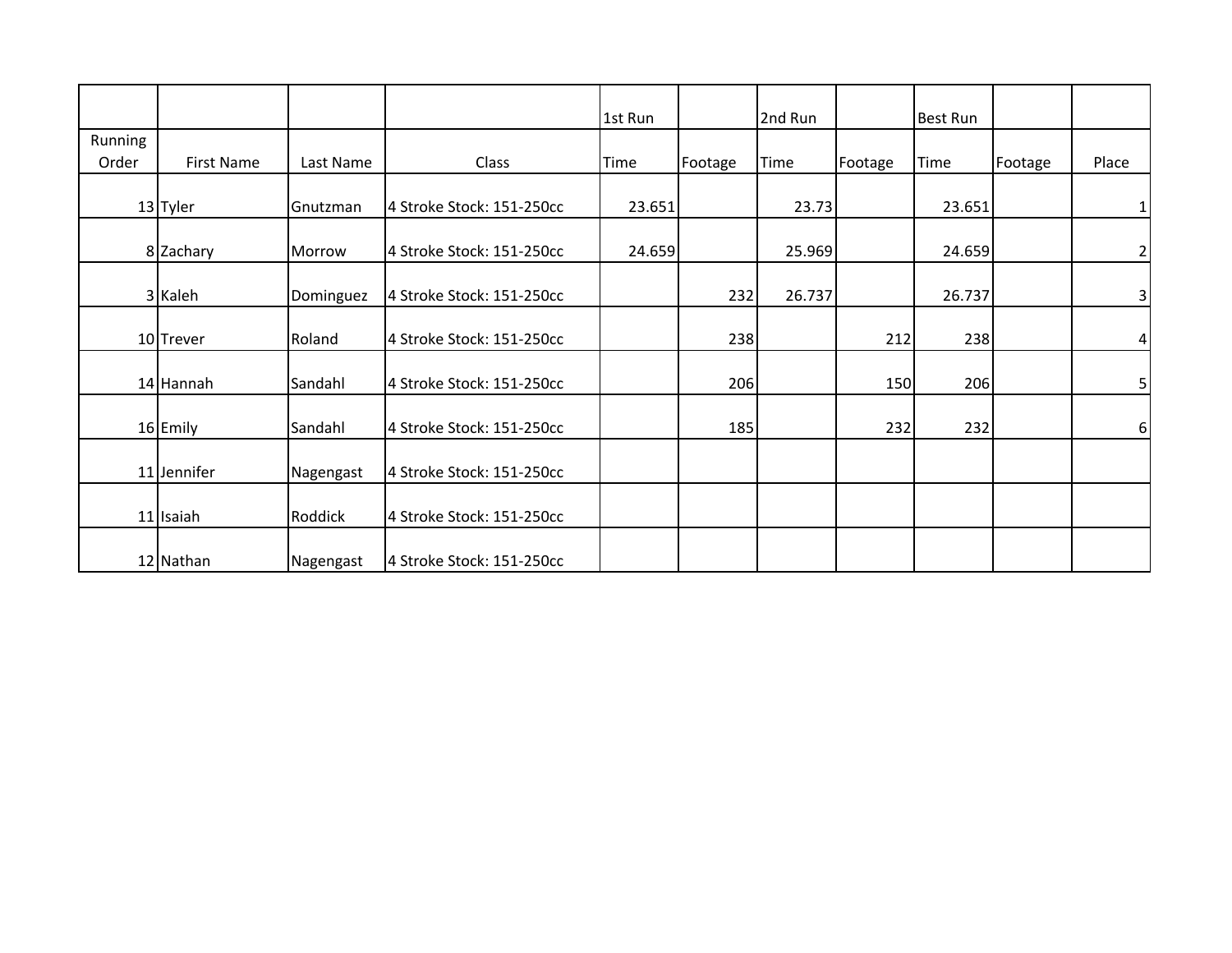|         |            |           |                           | 1st Run |         | 2nd Run     |         | <b>Best Run</b> |         |                |
|---------|------------|-----------|---------------------------|---------|---------|-------------|---------|-----------------|---------|----------------|
| Running |            |           |                           |         |         |             |         |                 |         |                |
| Order   | First Name | Last Name | Class                     | Time    | Footage | <b>Time</b> | Footage | Time            | Footage | Place          |
|         |            |           |                           |         |         |             |         |                 |         |                |
|         | 12 Billy   | Bell      | 2 Stroke Stock: 125-250cc |         | 242     | 24.575      |         | 24.575          |         |                |
|         |            |           |                           |         |         |             |         |                 |         |                |
| ##      | Isaiah     | Roddic    | 2 Stroke Stock: 125-250cc |         | 220     | 24.75       |         | 24.75           |         | $\overline{2}$ |
|         |            |           |                           |         |         |             |         |                 |         |                |
|         | 16 Dominic | Tsukerman | 2 Stroke Stock: 125-250cc | 27.143  |         | 26.66       |         | 26.66           |         | 31             |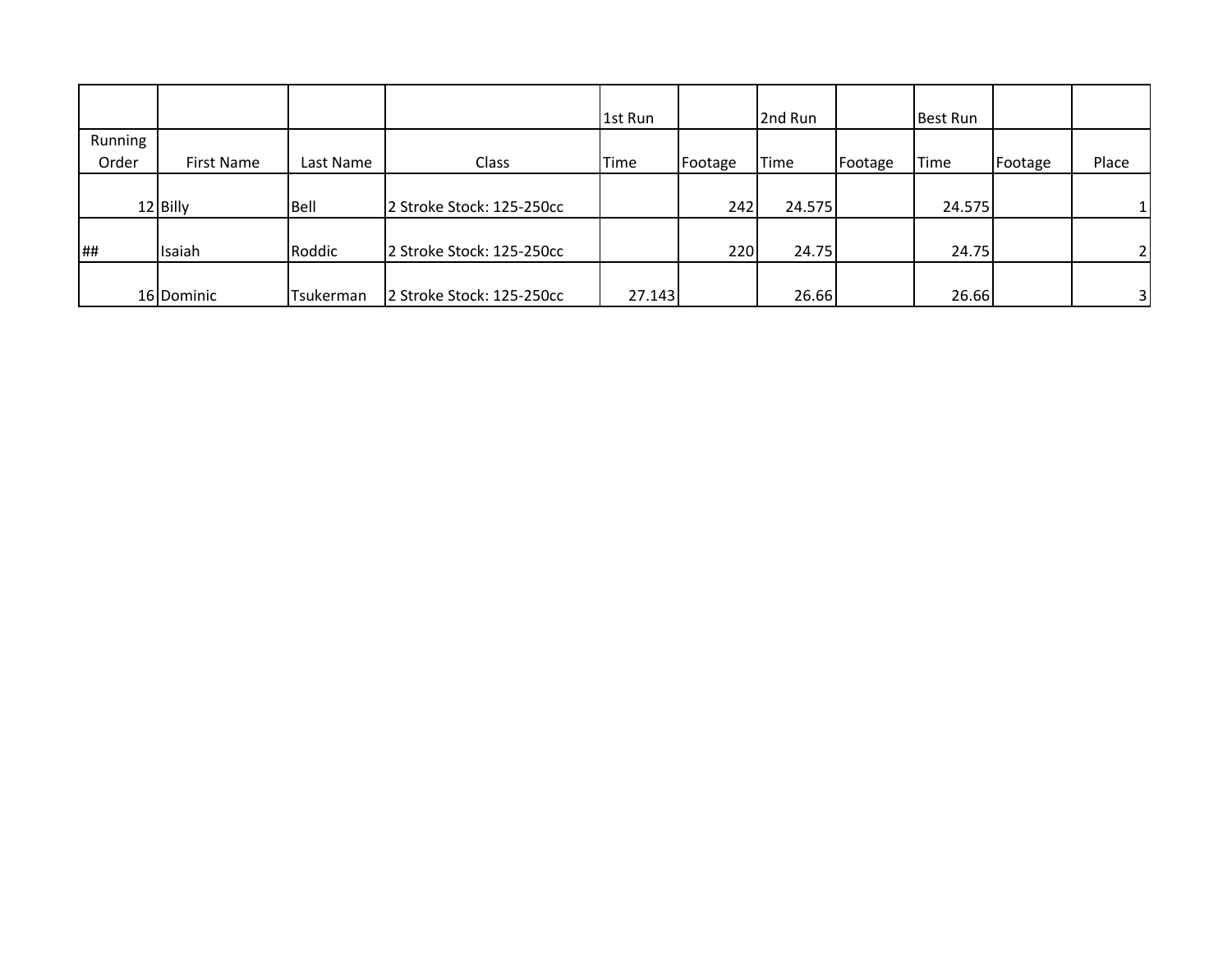|         |            |           |                           | 1st Run |         | 2nd Run     |         | Best Run |         |                         |
|---------|------------|-----------|---------------------------|---------|---------|-------------|---------|----------|---------|-------------------------|
| Running |            |           |                           |         |         |             |         |          |         |                         |
| Order   | First Name | Last Name | Class                     | Time    | Footage | <b>Time</b> | Footage | Time     | Footage | Place                   |
|         |            |           |                           |         |         |             |         |          |         |                         |
|         | 8 Tyler    | Gnutzman  | 2 Stroke Stock: 151-250cc | 22.09   |         | 21.01       |         | 21.01    |         |                         |
|         |            |           |                           |         |         |             |         |          |         |                         |
|         | 14 Anthony | Alaimo    | 2 Stroke Stock: 151-250cc | 22.514  |         | 24.143      |         | 22.514   |         | $\mathcal{D}$           |
|         |            |           |                           |         |         |             |         |          |         |                         |
|         | 10 Chad    | Barnard   | 2 Stroke Stock: 151-250cc |         | 234     |             | 222     | 234      |         | $\overline{\mathbf{3}}$ |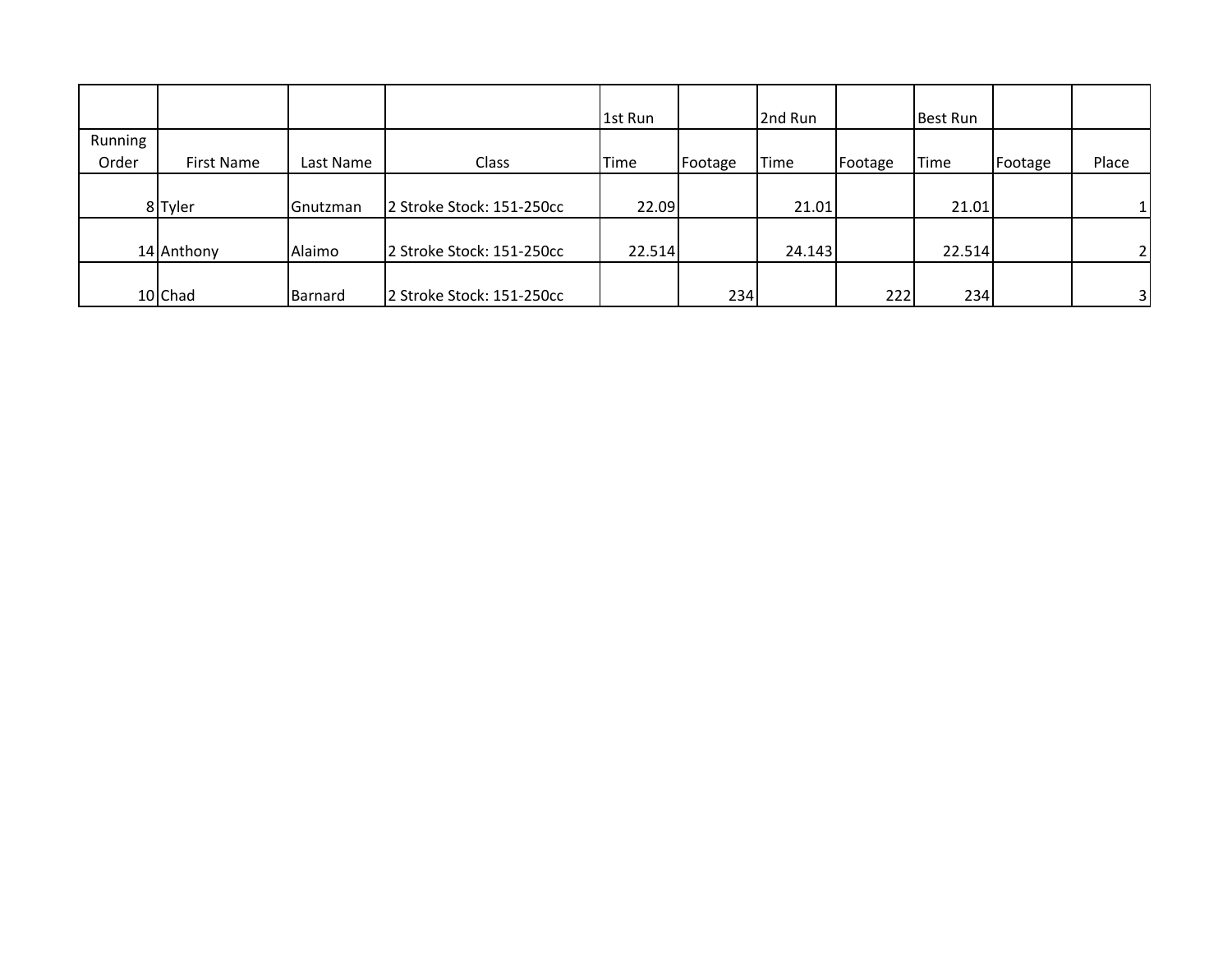|                  |                   |              |                           | 1st Run |         | 2nd Run |         | Best Run  |         |                         |
|------------------|-------------------|--------------|---------------------------|---------|---------|---------|---------|-----------|---------|-------------------------|
| Running<br>Order | <b>First Name</b> | Last Name    | Class                     | Time    | Footage | Time    | Footage | Time      | Footage | Place                   |
|                  | 11 Tyler          | <b>Bozek</b> | 4 Stroke Stock: 251-450cc | 19.975  |         |         | 170     | 19.975    |         | $\mathbf{1}$            |
|                  | 14 Ryan           | Kutchera     | 4 Stroke Stock: 251-450cc | 20.67   |         | 20.01   |         | 20.01     |         | $\overline{2}$          |
|                  | 15 Matthew        | Wilson       | 4 Stroke Stock: 251-450cc | 20.533  |         | 20.642  |         | 20.533    |         | $\overline{\mathbf{3}}$ |
|                  | 6 Joseph          | Ordner       | 4 Stroke Stock: 251-450cc | 24.851  |         | 20.631  |         | 20.631    |         | $\overline{4}$          |
|                  | 16 Mark           | Maddox       | 4 Stroke Stock: 251-450cc | 22.025  |         | 21.28   |         | 21.28     |         | 5 <sup>1</sup>          |
|                  | 7 Tyler           | Zahn         | 4 Stroke Stock: 251-450cc | 21.642  |         | 21.361  |         | 21.361    |         | $6 \mid$                |
|                  | 8 Jermey          | Soiland      | 4 Stroke Stock: 251-450cc | 21.895  |         | 25.467  |         | 21.895    |         | 7                       |
|                  | 9 Kelly           | Slick        | 4 Stroke Stock: 251-450cc | 22.405  |         | 21.99   |         | 21.99     |         | $\boldsymbol{8}$        |
|                  | 10 Brad           | Larson       | 4 Stroke Stock: 251-450cc | 25.899  |         | 22.513  |         | 22.513    |         | $\overline{9}$          |
|                  | 3 Anthony         | Alaimo       | 4 Stroke Stock: 251-450cc | 23.405  |         | 22.618  |         | 22.618    |         | 10                      |
|                  | 23 Alex           | Edmon        | 4 Stroke Stock: 251-450cc | 23.518  |         | 23.821  |         | 23.518    |         | 11                      |
|                  | 4 Kasey           | Slick        | 4 Stroke Stock: 251-450cc | 25.258  |         |         | 212     | 25.258    |         | 12                      |
|                  | 13 John           | Deatherage   | 4 Stroke Stock: 251-450cc | 29.572  |         |         | 221     | 29.572    |         | 13                      |
|                  | 21 Konstantinus   | Manolus      | 4 Stroke Stock: 251-450cc |         | 218     |         | 227     | 227       |         | 14                      |
|                  | 17 Charles        | Arbaugh      | 4 Stroke Stock: 251-450cc |         | 175     |         | 193     | 193       |         | 15                      |
|                  | 2 Sammy           | Hummel       | 4 Stroke Stock: 251-450cc |         |         |         |         | 0         |         |                         |
|                  | 12 Jennifer       | Nagengast    | 4 Stroke Stock: 251-450cc |         |         |         |         | $\pmb{0}$ |         |                         |